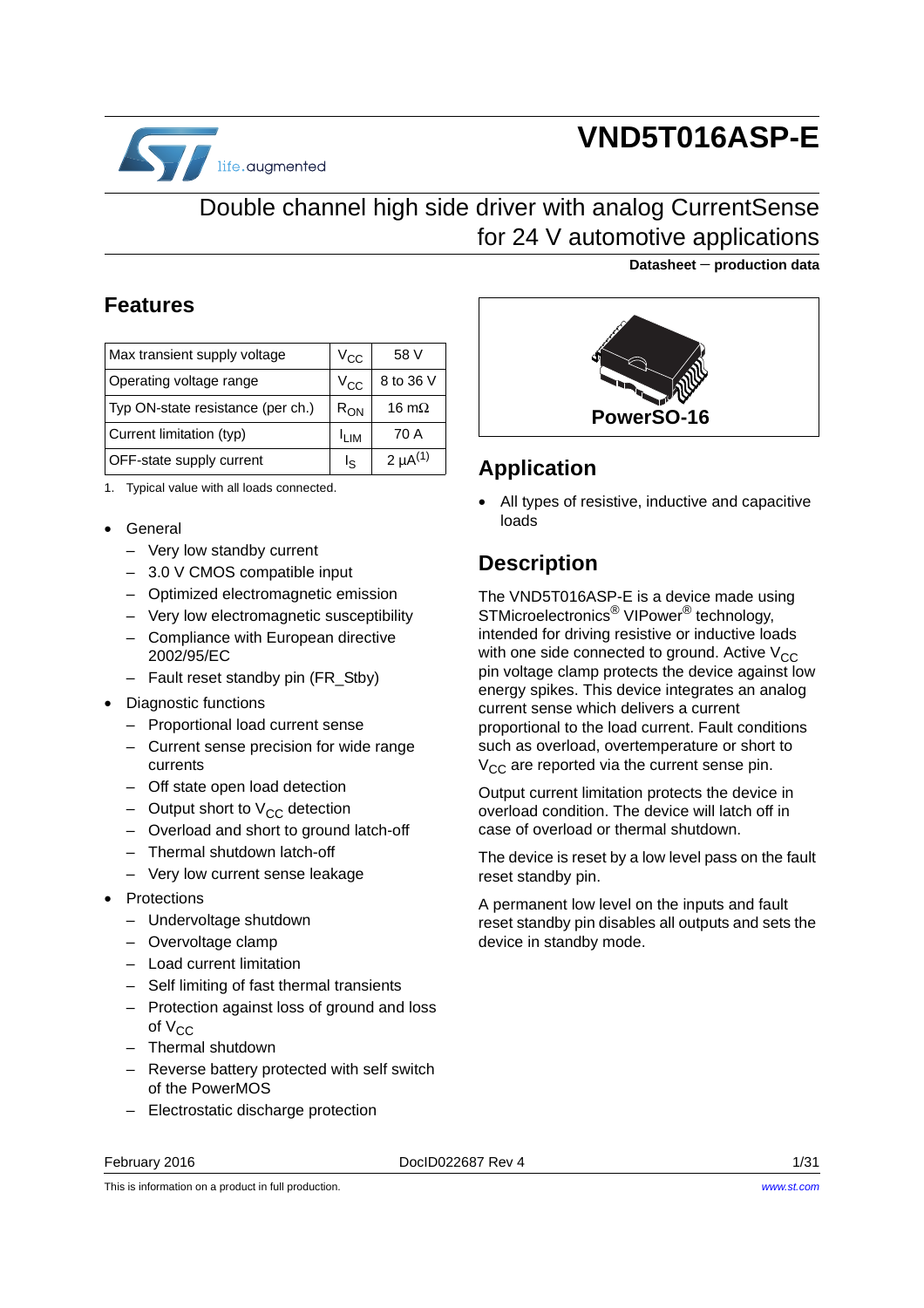# **Contents**

| 1              |     |  |
|----------------|-----|--|
| $\overline{2}$ |     |  |
|                | 2.1 |  |
|                | 2.2 |  |
|                | 2.3 |  |
|                | 2.4 |  |
|                | 2.5 |  |
| 3              |     |  |
|                | 3.1 |  |
| 4              |     |  |
|                | 4.1 |  |
|                | 4.2 |  |
|                | 4.3 |  |
| 5              |     |  |
| 6              |     |  |

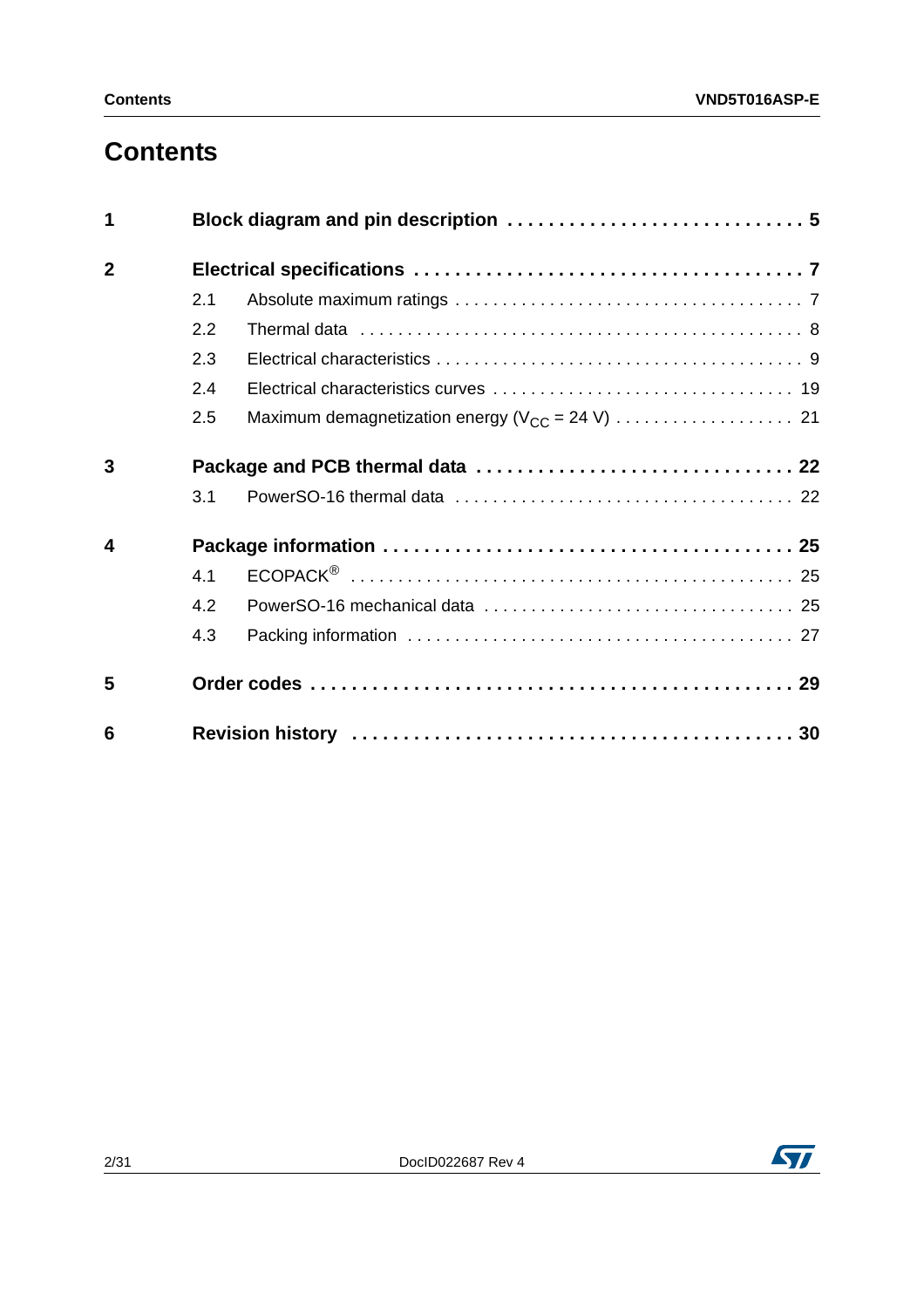# **List of tables**

| Table 1.  |  |
|-----------|--|
| Table 2.  |  |
| Table 3.  |  |
| Table 4.  |  |
| Table 5.  |  |
| Table 6.  |  |
| Table 7.  |  |
| Table 8.  |  |
| Table 9.  |  |
| Table 10. |  |
| Table 11. |  |
| Table 12. |  |
| Table 13. |  |
| Table 14. |  |
| Table 15. |  |
| Table 16. |  |
| Table 17. |  |
| Table 18. |  |

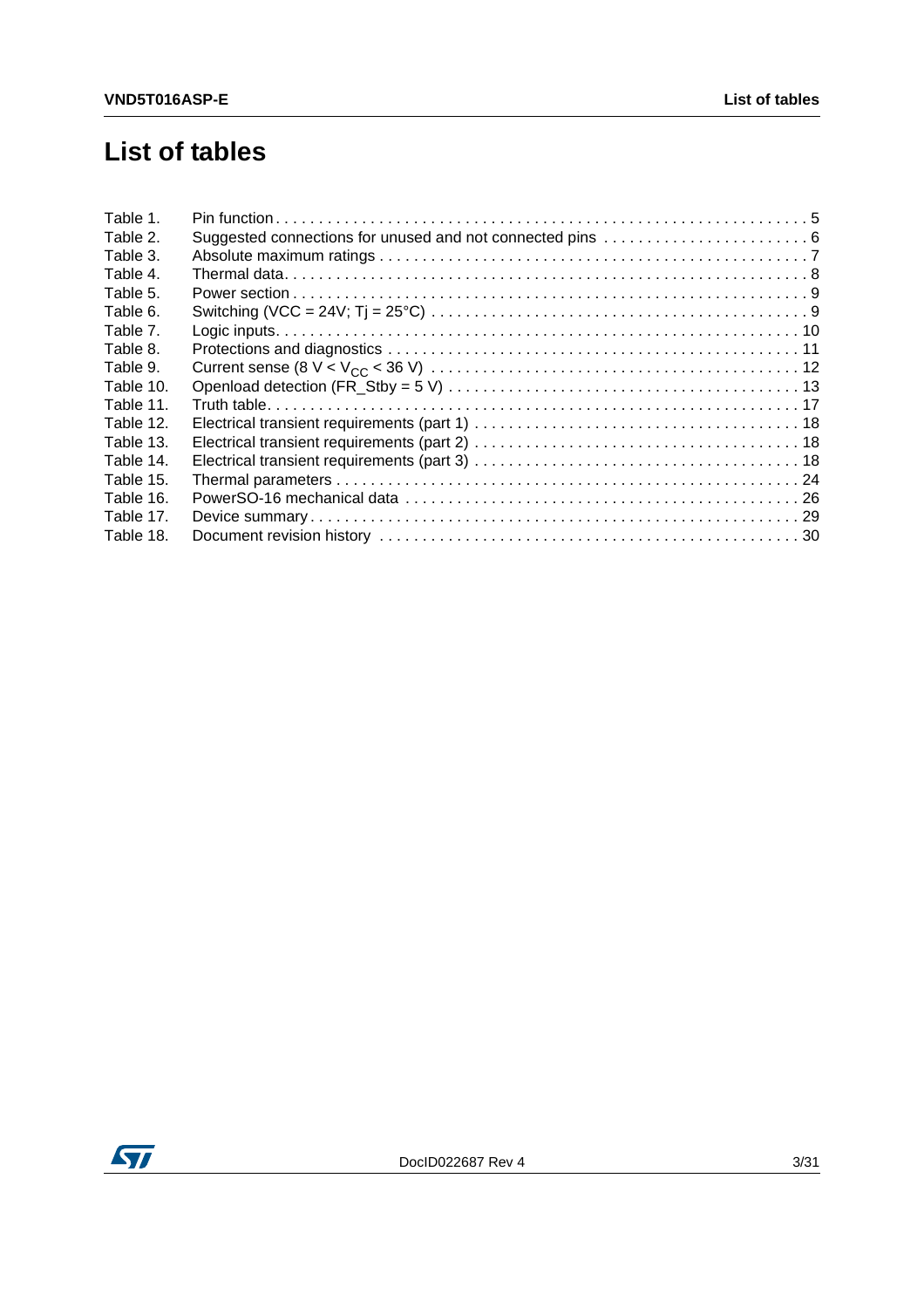# **List of figures**

| Figure 1.  |                                                                                                                 |
|------------|-----------------------------------------------------------------------------------------------------------------|
| Figure 2.  |                                                                                                                 |
| Figure 3.  |                                                                                                                 |
| Figure 4.  |                                                                                                                 |
| Figure 5.  |                                                                                                                 |
| Figure 6.  | Output stuck to $V_{CC}$ detection delay time at FR_Stby activation $\ldots \ldots \ldots \ldots \ldots \ldots$ |
| Figure 7.  |                                                                                                                 |
| Figure 8.  |                                                                                                                 |
| Figure 9.  |                                                                                                                 |
| Figure 10. | Delay response time between rising edge of output current and rising edge of                                    |
|            |                                                                                                                 |
| Figure 11. |                                                                                                                 |
| Figure 12. |                                                                                                                 |
| Figure 13. |                                                                                                                 |
| Figure 14. |                                                                                                                 |
| Figure 15. |                                                                                                                 |
| Figure 16. |                                                                                                                 |
| Figure 17. |                                                                                                                 |
| Figure 18. |                                                                                                                 |
| Figure 19. |                                                                                                                 |
| Figure 20. |                                                                                                                 |
| Figure 21. |                                                                                                                 |
| Figure 22. |                                                                                                                 |
| Figure 23. |                                                                                                                 |
| Figure 24. |                                                                                                                 |
| Figure 25. |                                                                                                                 |
| Figure 26. | Rthj-amb vs PCB copper area in open box free air condition (one channel ON) 22                                  |
| Figure 27. | PowerSO-16 thermal impedance junction ambient single pulse (one channel ON) 23                                  |
| Figure 28. |                                                                                                                 |
| Figure 29. |                                                                                                                 |
| Figure 30. |                                                                                                                 |
| Figure 31. |                                                                                                                 |
| Figure 32. |                                                                                                                 |

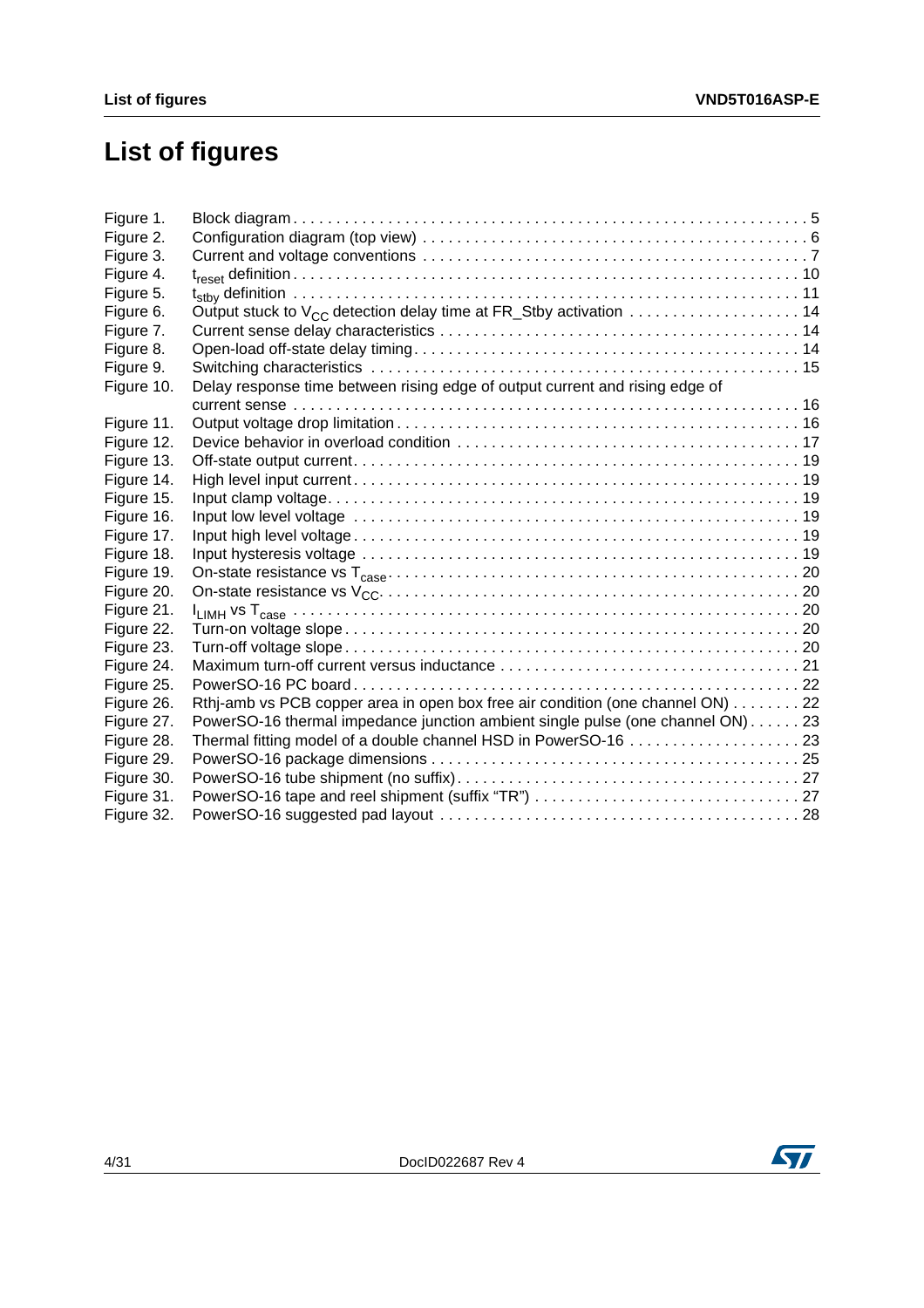# <span id="page-4-0"></span>**1 Block diagram and pin description**

<span id="page-4-2"></span>

**Figure 1. Block diagram**

#### **Table 1. Pin function**

<span id="page-4-1"></span>

| <b>Name</b>     | <b>Function</b>                                                                                                                                                                                                   |
|-----------------|-------------------------------------------------------------------------------------------------------------------------------------------------------------------------------------------------------------------|
| $V_{\rm CC}$    | Battery connection                                                                                                                                                                                                |
| <b>OUTn</b>     | Power output                                                                                                                                                                                                      |
| <b>GND</b>      | Ground connection                                                                                                                                                                                                 |
| IN <sub>n</sub> | Voltage controlled input pin with hysteresis, CMOS-compatible; they control output<br>switch state                                                                                                                |
| C <sub>Sn</sub> | Analog current sense pin, they deliver a current proportional to the load current                                                                                                                                 |
| FR Stby         | In case of latch-off for overtemperature/overcurrent condition, a low pulse on the<br>FR Stby pin is needed to reset the channel.<br>The device enters in standby mode if all inputs and the FR_Stby pin are low. |

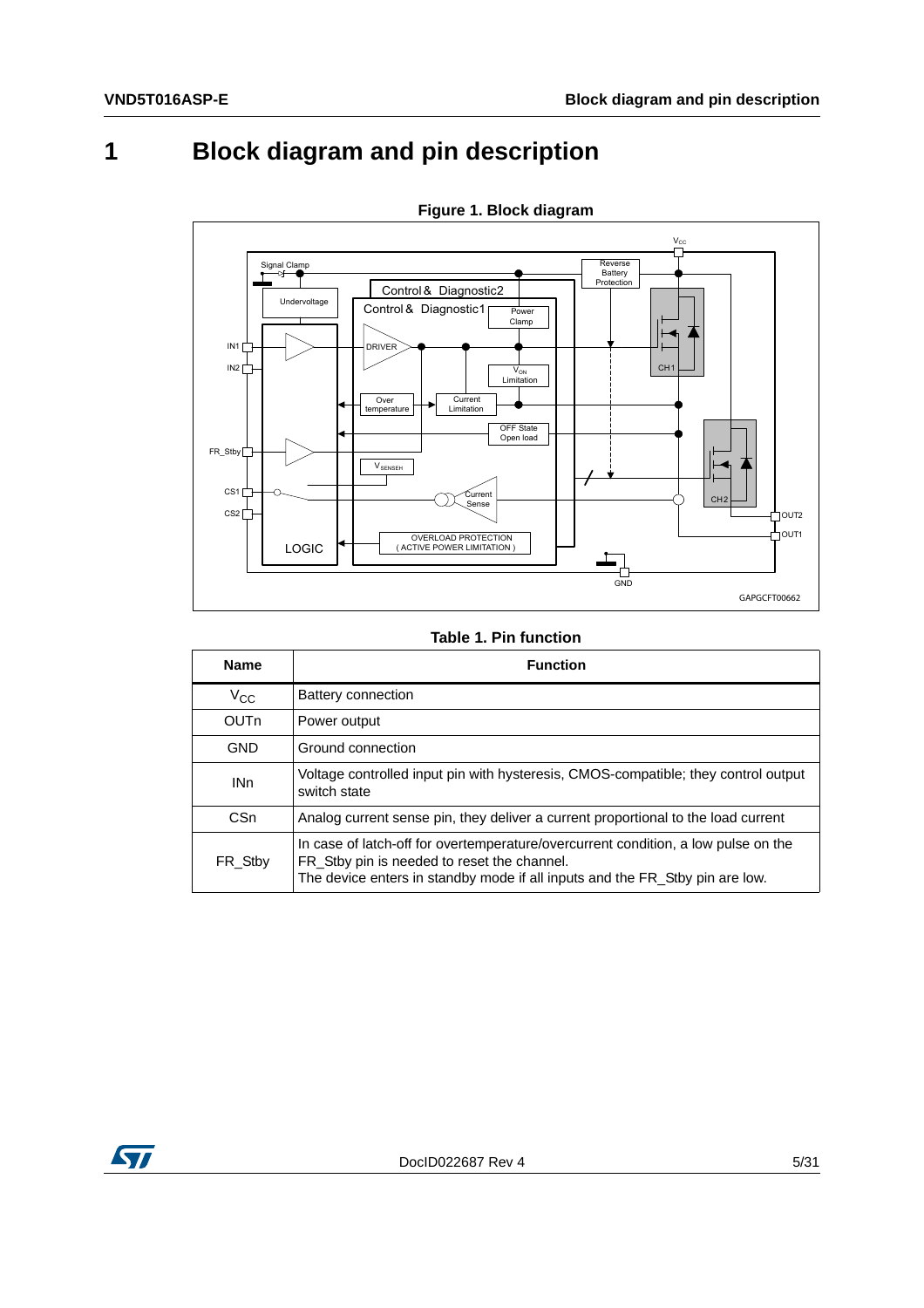<span id="page-5-1"></span>

<span id="page-5-0"></span>

|  |  | Table 2. Suggested connections for unused and not connected pins |
|--|--|------------------------------------------------------------------|
|--|--|------------------------------------------------------------------|

| Connection / pin | <b>Current Sense</b>             | N.C.      | Output      | Input                             | FR Stby                           |
|------------------|----------------------------------|-----------|-------------|-----------------------------------|-----------------------------------|
| Floating         | Not allowed                      | $X^{(1)}$ |             |                                   |                                   |
| To ground        | Through 10 $k\Omega$<br>resistor |           | Not allowed | Through 10 k $\Omega$<br>resistor | Through 10 k $\Omega$<br>resistor |

1. X: do not care.

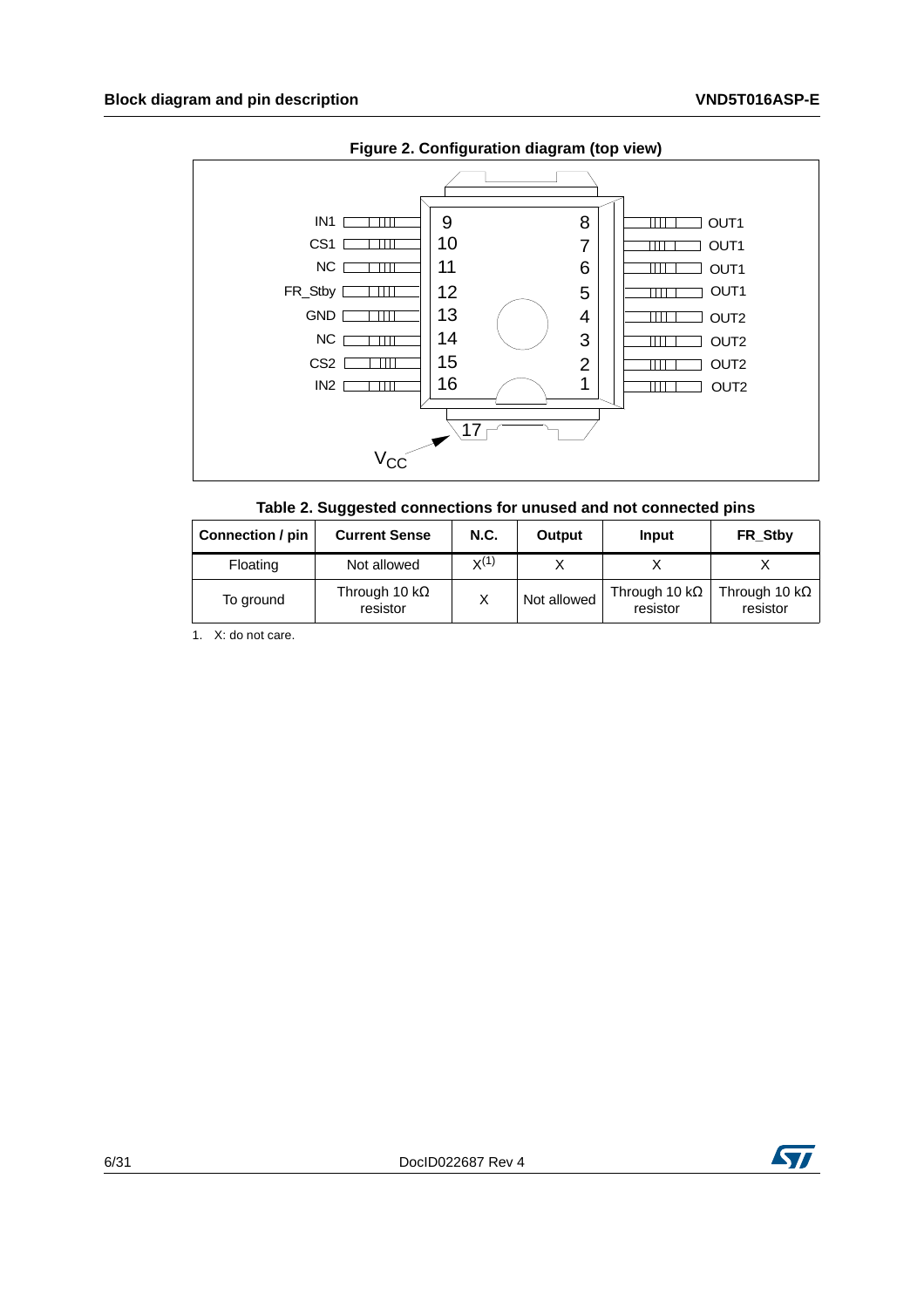# <span id="page-6-0"></span>**2 Electrical specifications**

<span id="page-6-3"></span>

**Figure 3. Current and voltage conventions**

# <span id="page-6-1"></span>**2.1 Absolute maximum ratings**

Stressing the device above the ratings listed in *[Table 3](#page-6-2)* may cause permanent damage to the device. These are stress ratings only and operation of the device at these or any other conditions above those indicated in the Operating sections of this specification is not implied. Exposure to the conditions reported in this section for extended periods may affect device reliability.

<span id="page-6-2"></span>

| Symbol               | <b>Parameter</b>                                                                                                                                                      | <b>Value</b>                 | Unit |
|----------------------|-----------------------------------------------------------------------------------------------------------------------------------------------------------------------|------------------------------|------|
| $V_{\rm CC}$         | DC supply voltage                                                                                                                                                     | 58                           | V    |
| $-V_{CC}$            | Reverse DC supply voltage                                                                                                                                             | 32                           | V    |
| $I_{\text{OUT}}$     | DC output current                                                                                                                                                     | Internally limited           | A    |
| $-IOUT$              | Reverse DC output current                                                                                                                                             | 45                           | A    |
| $I_{IN}$             | DC input current                                                                                                                                                      | $-1$ to 10                   | mA   |
| <sup>I</sup> FR_Stby | Fault reset standby DC input current                                                                                                                                  | $-1$ to 1.5                  | mA   |
| V <sub>CSENSE</sub>  | Current sense maximum voltage                                                                                                                                         | $V_{CC}$ -58 to<br>$+V_{CC}$ | V    |
| $E_{MAX}$            | Maximum switching energy<br>(L = 11 mH; $V_{bat}$ = 32 V; T <sub>istart</sub> = 150°C; $I_{OUT}$ = 5.3 A)                                                             | 320                          | mJ   |
| L <sub>SMAX</sub>    | Maximum stray inductance in short circuit condition<br>$R_L$ = 300 mΩ; V <sub>BAT</sub> = 32 V; T <sub>istart</sub> = 150°C; I <sub>OUT</sub> = I <sub>limH_max</sub> | 40                           | μH   |

|  |  | Table 3. Absolute maximum ratings |  |
|--|--|-----------------------------------|--|
|--|--|-----------------------------------|--|

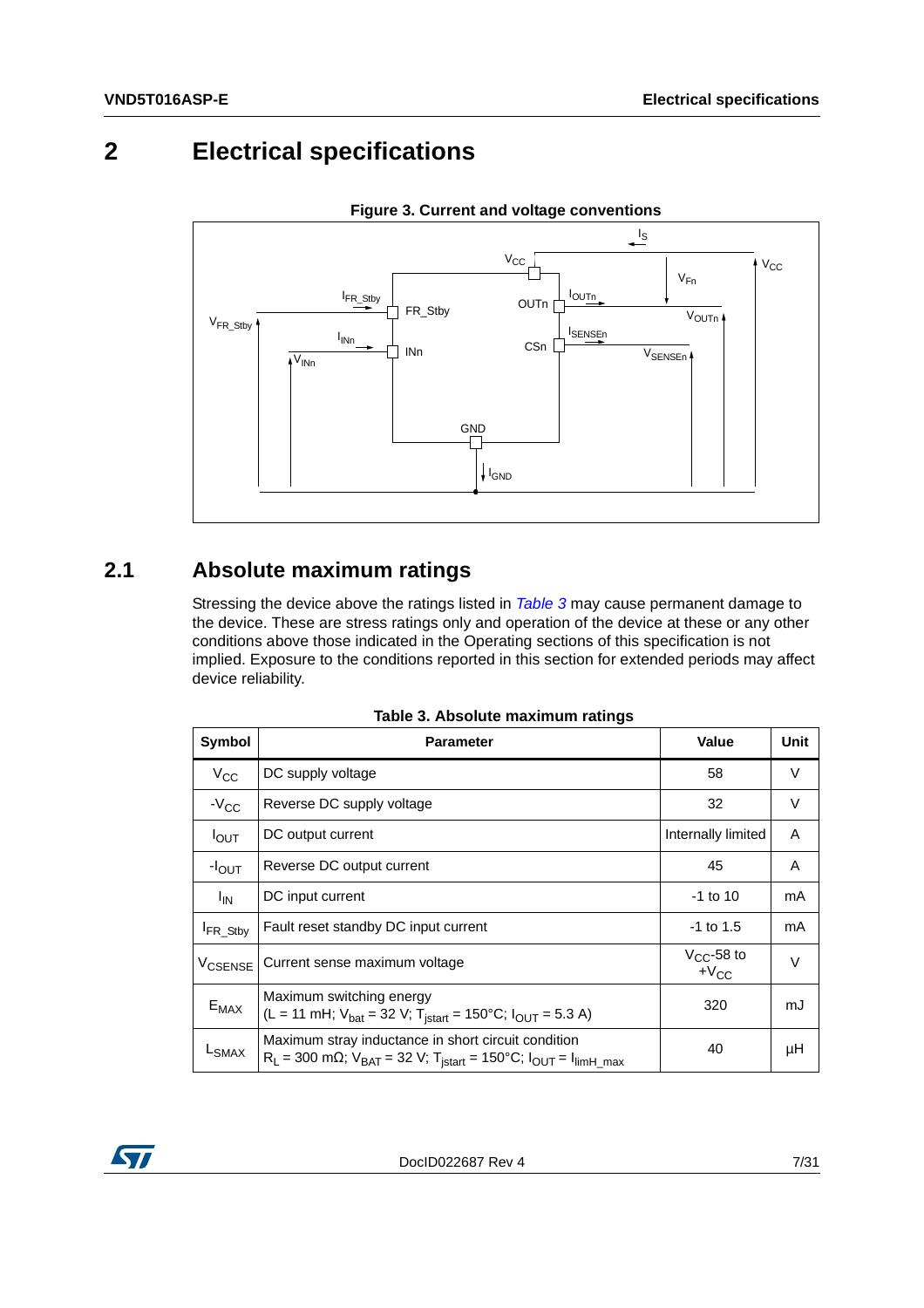| <b>Symbol</b>               | <b>Parameter</b>                                                                 | <b>Value</b> | Unit   |
|-----------------------------|----------------------------------------------------------------------------------|--------------|--------|
|                             | Electrostatic discharge<br>(Human Body Model: $R = 1.5$ K $\Omega$ ; C = 100 pF) |              |        |
|                             | $-$ INPUT                                                                        | 4000         | V      |
| $V_{ESD}$                   | – CURRENT SENSE                                                                  | 2000         | V      |
|                             | - FAULT RESET STANDBY PIN                                                        | 4000         | $\vee$ |
|                             | - OUTPUT                                                                         | 5000         | V      |
|                             | $-V_{\rm CC}$                                                                    | 5000         | V      |
| V <sub>ESD</sub>            | Charge device model (CDM-AEC-Q100-011)                                           | 750          | V      |
| $T_i$                       | Junction operating temperature                                                   | $-40$ to 150 | °C     |
| $\mathsf{T}_{\mathsf{stg}}$ | Storage temperature                                                              | $-55$ to 150 | °C     |

### <span id="page-7-0"></span>**2.2 Thermal data**

#### **Table 4. Thermal data**

<span id="page-7-1"></span>

| Symbol                         | <b>Parameter</b>                                              | Value         | Unit |
|--------------------------------|---------------------------------------------------------------|---------------|------|
| $R_{\mathsf{thi}\text{-case}}$ | Thermal resistance junction-case (Max.) (with one channel ON) | 0.9           | °C/W |
| $R_{\mathsf{thi-amb}}$         | Thermal resistance junction-ambient (Max.)                    | See Figure 26 | °C∕W |

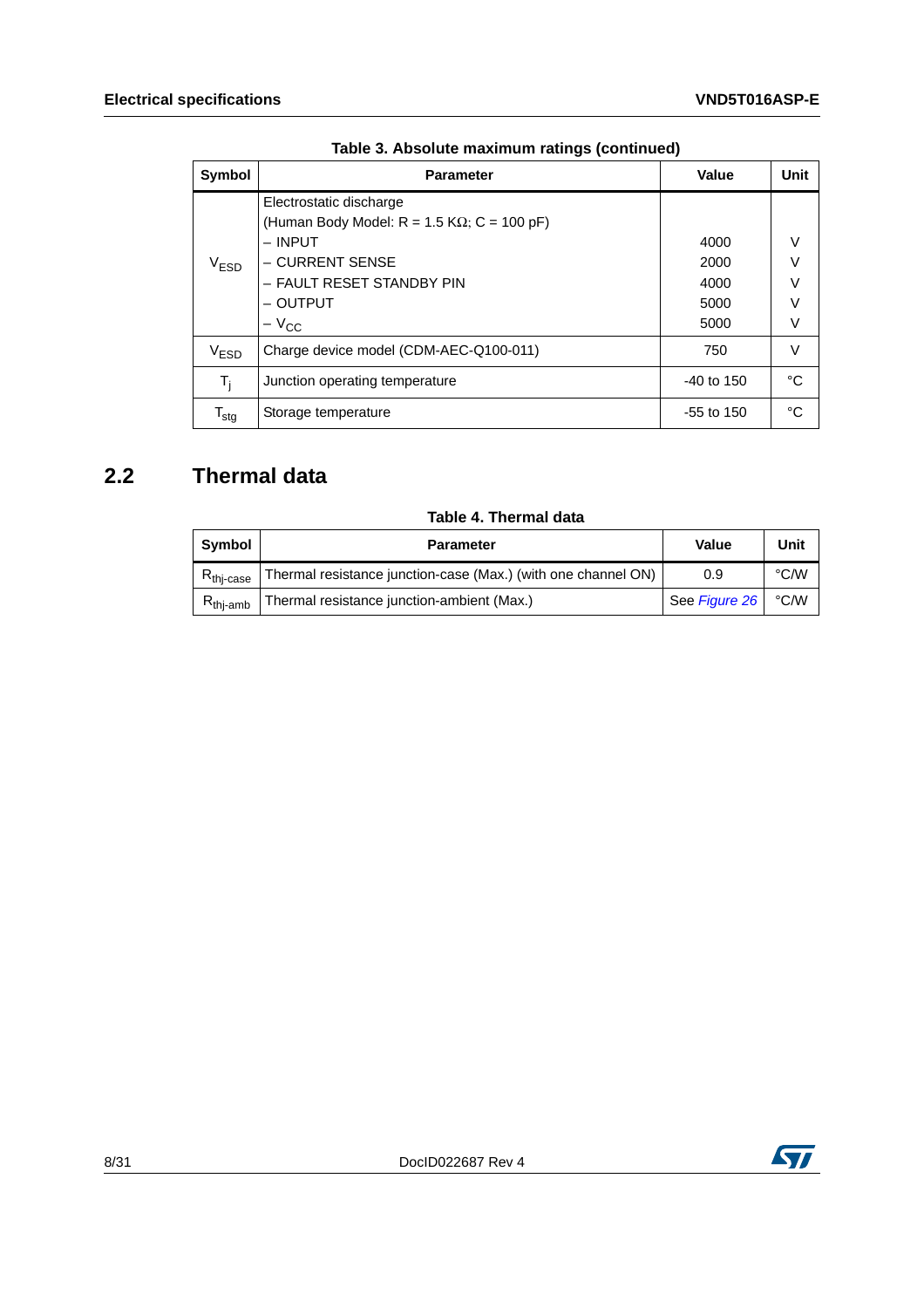### <span id="page-8-0"></span>**2.3 Electrical characteristics**

8 V < V<sub>CC</sub> < 36 V; -40°C < T<sub>j</sub> < 150°C, unless otherwise specified.

<span id="page-8-1"></span>

| Symbol              | <b>Parameter</b>                       | <b>Test conditions</b>                                                                         |          | Typ.      | Max. | <b>Unit</b> |
|---------------------|----------------------------------------|------------------------------------------------------------------------------------------------|----------|-----------|------|-------------|
| $V_{\rm CC}$        | Operating supply voltage               |                                                                                                | 8        | 24        | 36   | V           |
| V <sub>USD</sub>    | Undervoltage shutdown                  |                                                                                                |          | 3.5       | 5    | V           |
| VUSDhyst            | Undervoltage shutdown<br>hysteresis    |                                                                                                |          | 0.5       |      | V           |
| $R_{ON}$            | On state resistance <sup>(1)</sup>     | $I_{\text{OUT}} = 5 \text{ A}; T_{\text{i}} = 25^{\circ} \text{C};$<br>8 V < $V_{CC}$ < 36 V   |          | 16        |      | $m\Omega$   |
|                     |                                        | $I_{\text{OUT}} = 5 \text{ A}; T_{\text{i}} = 150^{\circ}\text{C};$<br>$8 V < V_{CC} < 36 V$   |          |           | 32   |             |
| R <sub>ON REV</sub> | Reverse battery ON<br>state resistance | $V_{CC}$ = -24 V; $I_{OUT}$ = -5 A;<br>$T_i = 25^{\circ}C$                                     |          |           | 16   | $m\Omega$   |
| $V_{\text{clamp}}$  | Clamp voltage                          | $I_S = 20$ mA                                                                                  | 58       | 64        | 70   | V           |
| Is                  | Supply current                         | Off-state; $V_{CC}$ = 24 V; T <sub>i</sub> = 25°C;<br>$V_{IN}$ = $V_{OUT}$ = $V_{SENSE}$ = 0 V |          | $2^{(2)}$ | 5    | μA          |
|                     |                                        | On-state; $V_{CC}$ = 24 V; $V_{IN}$ = 5 V;<br>$I_{OUT} = 0 A$                                  |          | 4.5       | 6.5  | mA          |
| $I_{L(off1)}$       |                                        | $V_{IN} = V_{OUIT} = 0$ V; $V_{CC} = 24$ V;<br>$T_i = 25^{\circ}C$                             | $\Omega$ | 0.01      | 3    |             |
|                     | Off state output current               | $V_{IN} = V_{OUIT} = 0 V$ ; $V_{CC} = 24 V$ ;<br>$T_i = 125$ °C                                | 0        |           | 5    | μA          |

|--|

1. For each channel

2. PowerMOS leakage included.

Table 6. Switching ( $V_{CC}$  = 24V; T<sub>j</sub> = 25°C)

<span id="page-8-2"></span>

| Symbol                | <b>Parameter</b>                                 | <b>Test conditions</b> | Min. | Typ. | Max. | Unit      |
|-----------------------|--------------------------------------------------|------------------------|------|------|------|-----------|
| $t_{d(on)}$           | Turn-on delay time                               | $R_1 = 4.8 \Omega$     |      | 50   |      | μs        |
| $t_{d(off)}$          | Turn-off delay time                              | $R_1 = 4.8 \Omega$     |      | 45   |      | μs        |
| $dV_{OUT}/dt_{(on)}$  | Turn-on voltage slope                            | $R_1 = 4.8 \Omega$     |      | 0.65 |      | $V/\mu s$ |
| $dV_{OUT}/dt_{(off)}$ | Turn-off voltage slope                           | $R_1 = 4.8 \Omega$     |      | 0.6  |      | $V/\mu s$ |
| <b>W<sub>ON</sub></b> | Switching energy losses during t <sub>won</sub>  | $R_1 = 4.8 \Omega$     |      | 2.1  |      | mJ        |
| WOFF                  | Switching energy losses during t <sub>woff</sub> | $R_1 = 4.8 \Omega$     |      | 0.9  |      | mJ        |

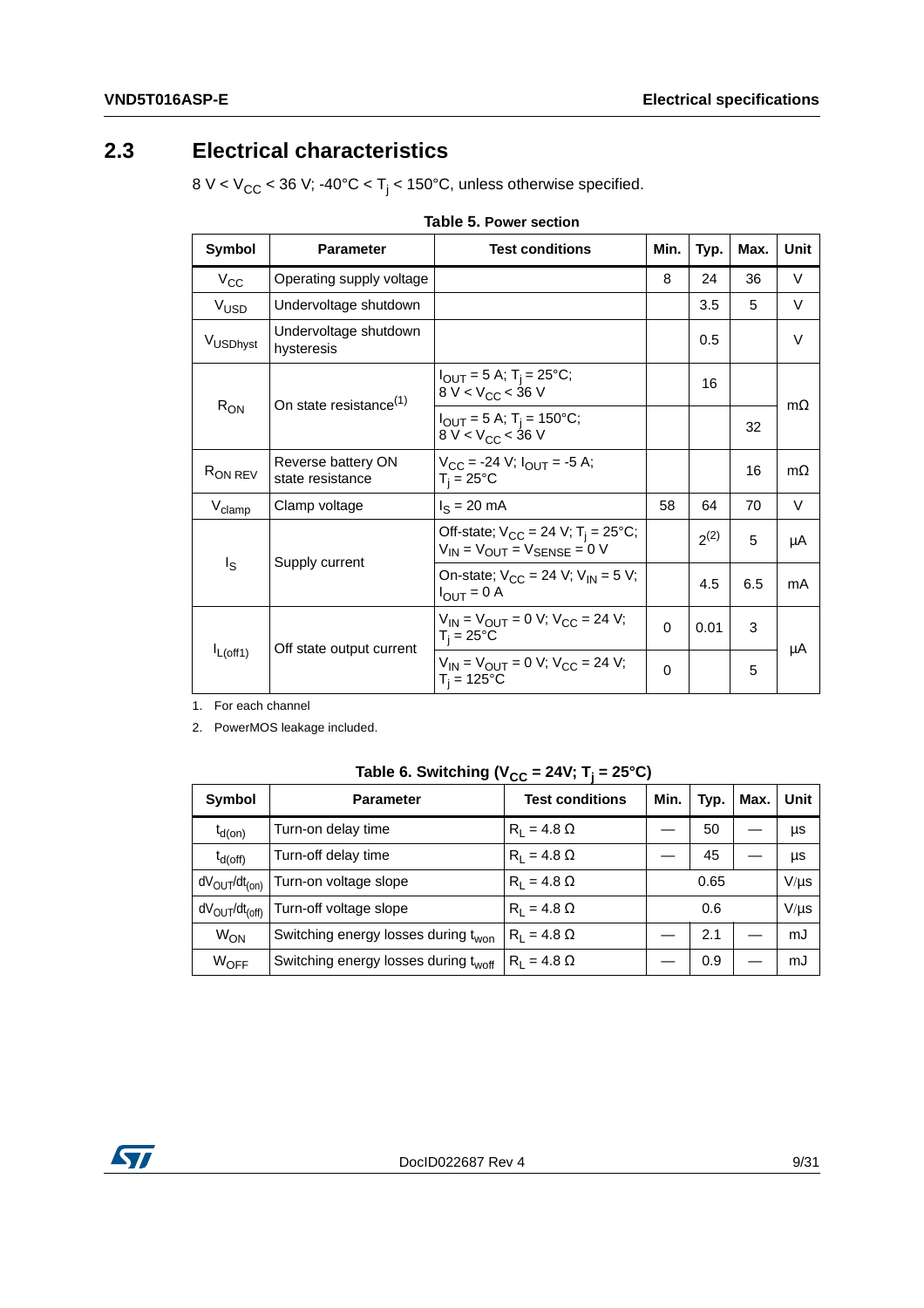<span id="page-9-0"></span>

| Symbol                   | <b>Parameter</b>                             | <b>Test conditions</b>               | Min. | Typ.   | Max.           | <b>Unit</b> |
|--------------------------|----------------------------------------------|--------------------------------------|------|--------|----------------|-------------|
| $V_{IL}$                 | Input low level voltage                      |                                      |      |        | 0.9            | V           |
| $I_{\rm IL}$             | Low level input current                      | $V_{IN} = 0.9 V$                     | 1    |        |                | μA          |
| $V_{\text{IH}}$          | Input high level voltage                     |                                      | 2.1  |        |                | $\vee$      |
| ŀщ                       | High level input current                     | $V_{IN} = 2.1 V$                     |      |        | 10             | μA          |
| $V_{I(hyst)}$            | Input hysteresis voltage                     |                                      | 0.25 |        |                | $\vee$      |
|                          | Input clamp voltage                          | $I_{IN}$ = 1 mA                      | 5.5  |        | $\overline{7}$ | $\vee$      |
| $V_{\text{ICL}}$         |                                              | $I_{IN} = -1$ mA                     |      | $-0.7$ |                |             |
| $V_{FR\_Stby\_L}$        | Fault_reset_standby low<br>level voltage     |                                      |      |        | 0.9            | $\vee$      |
| FR_Stby_L                | Low level<br>fault_reset_standby<br>current  | $V_{FR\_Stby} = 0.9 V$               | 1    |        |                | μA          |
| V <sub>FR_Stby_H</sub>   | Fault_reset_standby high<br>level voltage    |                                      | 2.1  |        |                | V           |
| IFR_Stby_H               | High level<br>fault_reset_standby<br>current | $V_{FR\_Stby} = 2.1 V$               |      |        | 10             | μA          |
| $V_{FR\_Stby}$<br>(hyst) | Fault_reset_standby<br>hysteresis voltage    |                                      | 0.25 |        |                | $\vee$      |
| V <sub>FR_Stby_CL</sub>  | Fault_reset_standby                          | $I_{FR\_Stby}$ = 15 mA (10 ms)       | 11   |        | 15             | V           |
|                          | clamp voltage                                | $I_{FR \text{Stby}} = -1 \text{ mA}$ |      | $-0.7$ |                |             |
| t <sub>reset</sub>       | Overload latch-off reset<br>time             | See Figure 5                         | 2    |        | 24             | μs          |
| $t_{\text{stby}}$        | Standby delay                                | See Figure 4                         | 120  |        | 1200           | μs          |

**Table 7. Logic inputs**

### **Figure 4. t<sub>reset</sub> definition**

<span id="page-9-1"></span>



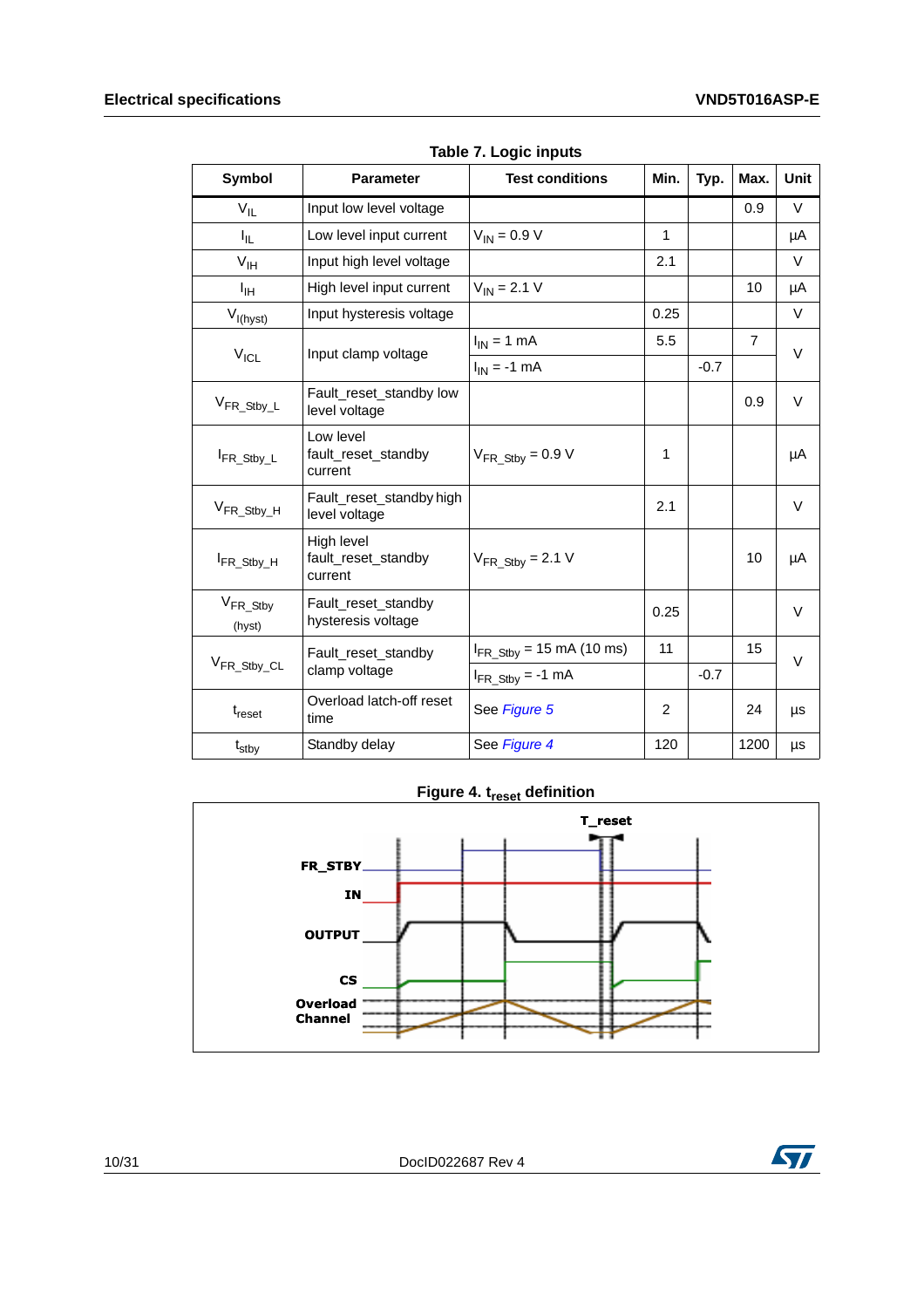<span id="page-10-1"></span>

<span id="page-10-0"></span>

| Symbol             | <b>Parameter</b>                                | <b>Test conditions</b>                                           | Min.         | Typ.                                                           | Max. | Unit   |
|--------------------|-------------------------------------------------|------------------------------------------------------------------|--------------|----------------------------------------------------------------|------|--------|
|                    | DC short circuit current                        | $V_{CC}$ = 24 V                                                  | 45           | 70                                                             | 90   | A      |
| $I_{\text{limH}}$  |                                                 | $5 V < V_{CC} < 36 V$                                            |              |                                                                | 90   | A      |
| <b>I</b> limL      | Short circuit current during<br>thermal cycling | $V_{CC}$ = 24 V;<br>$T_R < T_i < T_{TSD}$                        |              | 16                                                             |      | A      |
| T <sub>TSD</sub>   | Shutdown temperature                            |                                                                  | 150          | 175                                                            | 200  | °C     |
| $T_{\sf R}$        | Reset temperature                               |                                                                  | $T_{RS}$ + 1 | $T_{RS}$ + 5                                                   |      | °C     |
| $T_{RS}$           | Thermal reset of status                         |                                                                  | 135          |                                                                |      | °C     |
| T <sub>HYST</sub>  | Thermal hysteresis $(T_{\text{TSD}} - T_R)$     |                                                                  |              | $\overline{7}$                                                 |      | °C     |
| V <sub>DEMAG</sub> | Turn-off output voltage clamp                   | $I_{\text{OUT}} = 5 \text{ A}; V_{\text{IN}} = 0;$<br>$L = 6$ mH |              | $V_{\text{CC}}$ - 58 $V_{\text{CC}}$ - 64 $V_{\text{CC}}$ - 70 |      | $\vee$ |
| $V_{ON}$           | Output voltage drop limitation                  | $I_{OUT} = 500$ mA                                               |              | 25                                                             |      | mV     |

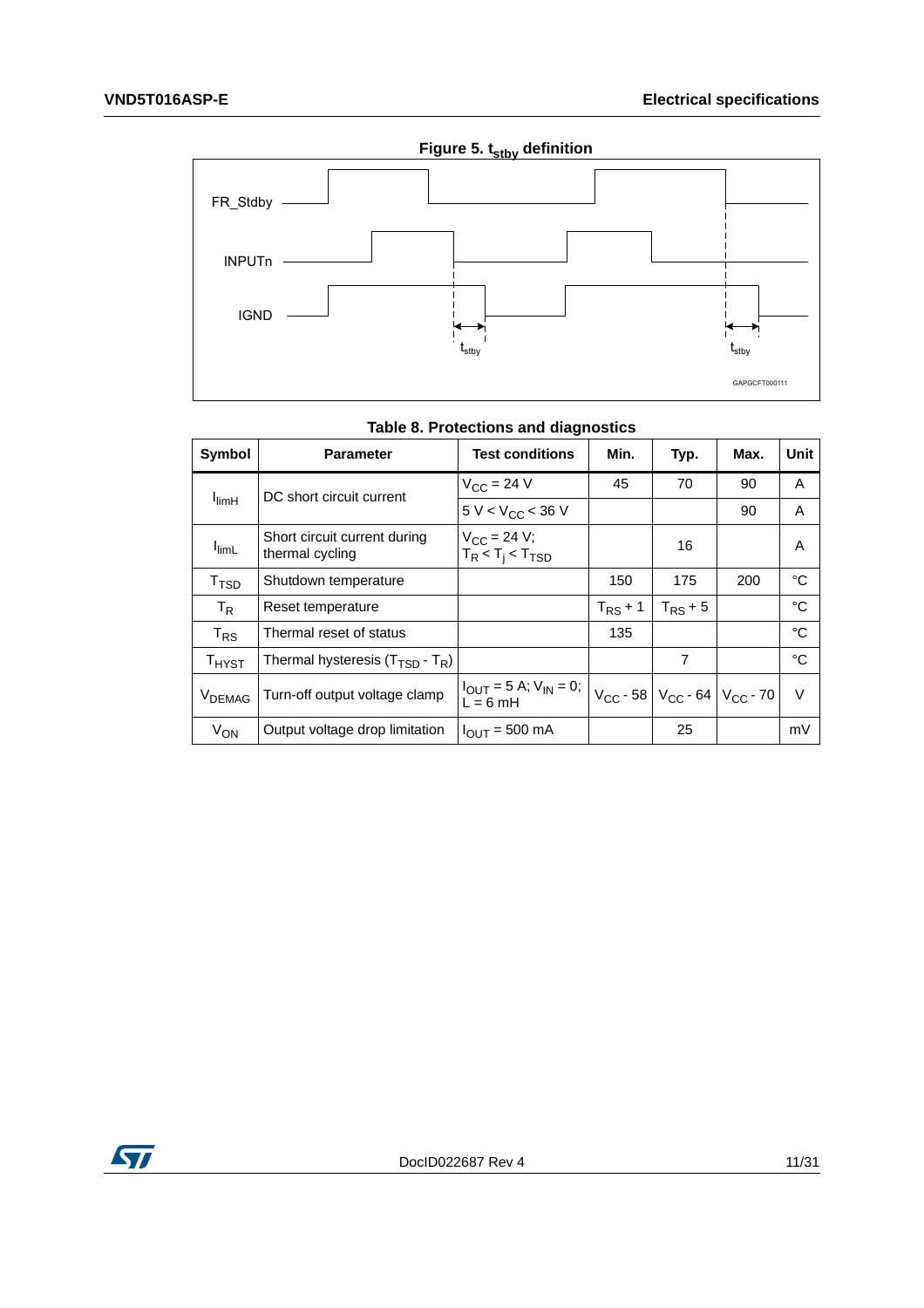<span id="page-11-0"></span>

| <b>Symbol</b>                          | <b>Parameter</b>                    | <b>Test conditions</b>                                                                                                            | Min.         | Typ.      | Max.         | Unit |
|----------------------------------------|-------------------------------------|-----------------------------------------------------------------------------------------------------------------------------------|--------------|-----------|--------------|------|
| $dK_{led}/K_{led(TOT)}$ <sup>(1)</sup> | <b>Current sense</b><br>ratio drift | $I_{\text{OUT}}$ = 12 mA to 100 mA;<br>$I_{\text{cal}} = 50 \text{ mA}$ ; $V_{\text{SENSE}} = 0.5 \text{ V}$                      | -50          |           | 50           | ℅    |
| $K_0$                                  | <b>IOUT/ISENSE</b>                  | $I_{\text{OUT}}$ = 100 mA; $V_{\text{SENSE}}$ = 0.5 V;<br>$T_i = -40$ °C to 150°C                                                 |              | 1185 5770 | 10760        |      |
| $dK_0/K_0^{(1)}$                       | Current sense<br>ratio drift        | $I_{\text{OUT}}$ = 100 mA; $V_{\text{SENSE}}$ = 0.5 V;<br>$T_i = -40$ °C to 150 °C                                                | $-25$        |           | 25           | %    |
| $K_1$                                  | <b>IOUT/ISENSE</b>                  | $I_{\text{OUT}} = 0.6$ A; $V_{\text{SENSE}} = 1$ V;<br>$T_i = -40^{\circ}C150^{\circ}C$<br>$T_i = 25^{\circ}$ C150°C              | 2225<br>3000 | 5350      | 8580<br>7500 |      |
| $dK_1/K_1^{(1)}$                       | Current sense<br>ratio drift        | $I_{\text{OUT}} = 0.6$ A; $V_{\text{SENSE}} = 1$ V;<br>$T_i = -40$ °C to 150°C                                                    | -20          |           | 20           | $\%$ |
| $K_2$                                  | <b>lout/ISENSE</b>                  | $I_{OUT} = 1.6$ A; $V_{SENSE} = 1$ V;<br>$T_i = -40$ °C to 150°C<br>$T_i = 25^{\circ}$ C to 150°C                                 | 2935<br>3250 | 4650      | 7305<br>6200 |      |
| $dK_2/K_2^{(1)}$                       | <b>Current sense</b><br>ratio drift | $I_{OUT} = 1.6$ A; $V_{SENSE} = 1$ V;<br>$T_i = -40$ °C to 150°C                                                                  | -22          |           | 17           | $\%$ |
| $K_3$                                  | <b>IOUT/ISENSE</b>                  | $I_{\text{OUT}} = 2.4 \text{ A}$ ; $V_{\text{SENSE}} = 2 \text{ V}$ ;<br>$T_i = -40$ °C to 150°C<br>$T_i = 25^{\circ}$ C to 150°C | 2800<br>2955 | 4200      | 6680<br>5560 |      |
| $dK_3/K_3^{(1)}$                       | Current sense<br>ratio drift        | $I_{\text{OUT}} = 2.4$ A; $V_{\text{SENSE}} = 2$ V;<br>$T_i = -40$ °C to 150°C                                                    | $-16$        |           | 23           | $\%$ |
| $K_4$                                  | <b>IOUT/ISENSE</b>                  | $I_{\text{OUT}} = 3$ A; $V_{\text{SENSE}} = 4$ V;<br>$T_i = -40$ °C to 150°C<br>$T_i = 25^{\circ}$ C to 150°C                     | 2850<br>3170 | 4200      | 6000<br>5270 |      |
| $dK_4/K_4^{(1)}$                       | Current sense<br>ratio drift        | $I_{\text{OUT}} = 3$ A; $V_{\text{SENSE}} = 4$ V;<br>$T_i = -40$ °C to 150°C                                                      | $-17$        |           | 17           | ℅    |
| $K_5$                                  | <b>IOUT/ISENSE</b>                  | $I_{\text{OUT}} = 4.2$ A; $V_{\text{SENSE}} = 4$ V;<br>$T_i = -40$ °C to 150°C<br>$T_i = 25^{\circ}$ C to 150°C                   | 3200<br>3450 | 4200      | 5400<br>4965 |      |
| $dK_5/K_5^{(1)}$                       | Current sense<br>ratio drift        | $I_{\text{OUT}} = 4.2$ A; $V_{\text{SENSE}} = 4$ V;<br>$T_i = -40$ °C to 150°C                                                    | $-13$        |           | 13           | %    |
| $K_6$                                  | <b>IOUT/ISENSE</b>                  | $I_{\text{OUT}}$ = 20 A; $V_{\text{SENSE}}$ = 4 V;<br>$T_i = -40$ °C to 150°C                                                     |              | 3940 4200 | 4535         |      |
| $dK_6/K_6^{(1)}$                       | <b>Current sense</b><br>ratio drift | $I_{\text{OUT}} = 20 \text{ A}$ ; $V_{\text{SENSE}} = 4 \text{ V}$ ;<br>$T_i = -40$ °C to 150°C                                   | -4           |           | 4            | $\%$ |
| $dK/K_{bulb1(TOT)}^{(1)}$              | <b>Current sense</b><br>ratio drift | $I_{\text{OUT}}$ = 1.6 A to 4.2 A;<br>$I_{\text{OUTCAL}} = 3$ A; $V_{\text{SENSE}} = 2$ V                                         | $-15$        |           | 50           | %    |
| $dK/K_{bulb2(TOT)}$ <sup>(1)</sup>     | Current sense<br>ratio drift        | $I_{OUT} = 0.6$ A to 2.4 A;<br>$I_{\text{OUTCAL}}$ = 1.2 A; $V_{\text{SENSE}}$ = 2 V                                              | $-30$        |           | 25           | %    |
|                                        | Analog sense                        | $I_{\text{OUT}} = 0$ A; $V_{\text{SENSE}} = 0$ V;<br>$V_{IN} = 0 V$ ; T <sub>i</sub> = -40°C to 150°C                             | 0            |           | 1            |      |
| <b>ISENSE0</b>                         | leakage current                     | $I_{OUT} = 0$ A; $V_{SENSE} = 0$ V;<br>$V_{1N} = 5 V$ ; T <sub>i</sub> = -40°C to 150°C                                           | 0            |           | 2            | μA   |

Table 9. Current sense  $(8 V < V_{CC} < 36 V)$ 

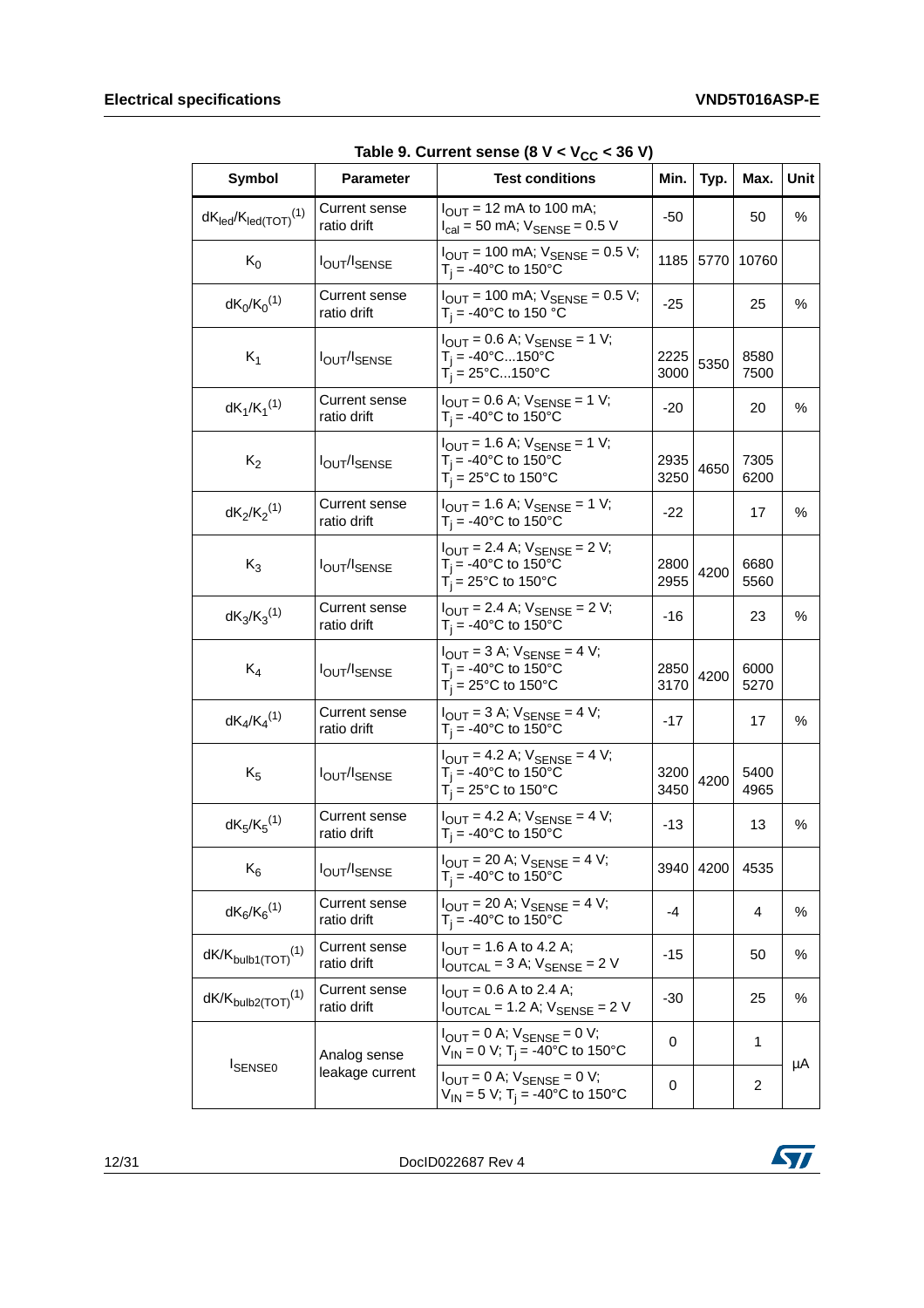| rapic 3. Ourient sense to $\mathbf{v} \times \mathbf{v}_{\text{CC}}$ , so $\mathbf{v}_{\text{C}}$ tornumacal |                                                                                                           |                                                                                                                                                                         |   |      |      |        |
|--------------------------------------------------------------------------------------------------------------|-----------------------------------------------------------------------------------------------------------|-------------------------------------------------------------------------------------------------------------------------------------------------------------------------|---|------|------|--------|
| <b>Symbol</b>                                                                                                | <b>Parameter</b>                                                                                          | Min.<br><b>Test conditions</b>                                                                                                                                          |   | Typ. | Max. | Unit   |
| V <sub>SENSE</sub>                                                                                           | Max analog sense<br>output voltage                                                                        | $I_{\text{OUT}}$ = 20 A; $R_{\text{SENSE}}$ = 3.9 K $\Omega$                                                                                                            | 5 |      |      | $\vee$ |
| VSENSEH                                                                                                      | Analog sense<br>output voltage in<br>fault condition <sup>(2)</sup>                                       | $V_{CC}$ = 24 V; $R_{SENSE}$ = 3.9 K $\Omega$                                                                                                                           |   | 8    |      | $\vee$ |
| <b>I</b> SENSEH                                                                                              | Analog sense<br>output current in<br>fault condition <sup>(2)</sup>                                       | $V_{CC}$ = 24 V; $V_{SENSE}$ = 5 V                                                                                                                                      |   | 9    | 12   | mA     |
| <sup>t</sup> DSENSE2H                                                                                        | Delay response<br>time from rising<br>edge of INPUT<br>pin                                                | $V_{\text{SENSE}}$ < 4 V;<br>0.5 A < I <sub>OUT</sub> < 20 A;<br>$I_{\text{SENSE}}$ = 90% of $I_{\text{SENSE max}}$<br>(see Figure 7)                                   |   | 300  | 600  | μs     |
| $\Delta t$ <sub>DSENSE2H</sub>                                                                               | Delay response<br>time between<br>rising edge of<br>output current and<br>rising edge of<br>current sense | $V_{\rm SENSE}$ < 4V;<br>$I_{\text{SENSE}}$ = 90% of $I_{\text{SENSEMAX}}$<br>$I_{\text{OUT}}$ = 90% of $I_{\text{OUTMAX}}$<br>$I_{\text{OUTMAX}} = 5A$ (see Figure 10) |   |      | 450  | μs     |
| t <sub>DSENSE2L</sub>                                                                                        | Delay response<br>time from falling<br>edge of INPUT<br>pin                                               | $V_{\text{SFNSF}}$ < 4 V;<br>0.5 A < I <sub>OUT</sub> < 20 A; I <sub>SENSE</sub> =10%<br>of I <sub>SENSE max</sub><br>(see Figure 7)                                    |   | 5    | 20   | μs     |

Table 9. Current sense (8 V < V<sub>CC</sub> < 36 V) (continued)

1. Parameter guaranteed by design; it is not tested.

2. Fault condition includes: power limitation, overtemperature and open load in OFF-state condition.

<span id="page-12-0"></span>

| Symbol                 | <b>Parameter</b>                                                                              | <b>Test conditions</b>                                                                                                                                  | Min.          | Typ. | Max. | Unit   |
|------------------------|-----------------------------------------------------------------------------------------------|---------------------------------------------------------------------------------------------------------------------------------------------------------|---------------|------|------|--------|
| $V_{OL}$               | Openload Off State<br>voltage detection<br>threshold                                          | $V_{IN}$ = 0 V; 8 V < V <sub>CC</sub> < 36 V                                                                                                            | $\mathcal{P}$ |      | 4    | $\vee$ |
| <sup>t</sup> DSTKON    | Output short circuit to<br>VCC detection delay at<br>turn off                                 | See Figure 8.                                                                                                                                           | 180           |      | 1800 | μs     |
| $I_{L(off2)}$          | Off state output current<br>at $V_{OUIT} = 4 V$                                               | $V_{IN} = 0 V$ ; $V_{SENSE} = 0 V$ ;<br>$V_{\text{OUT}}$ rising from 0 V to 4 V                                                                         | $-120$        |      | 0    | μA     |
| $t_{d\_vol}$           | Delay response from<br>output rising edge to<br>V <sub>SENSE</sub> rising edge in<br>openload | $V_{\text{OUT}} = 4 V$ ; $V_{\text{IN}} = 0 V$ ;<br>$V_{\text{SENSE}} = 90\% \text{ of } V_{\text{SENSEH}}$<br>$R_{\text{SENSE}} = 3.9 \text{ K}\Omega$ |               |      | 20   | μs     |
| <sup>t</sup> DFRSTK_ON | Output short circuit to<br>$V_{CC}$ detection delay at<br>FR Stby activation                  | See Figure 6;<br>Input <sub>1.2</sub> = low                                                                                                             |               |      | 50   | μs     |

**Table 10. Openload detection (FR\_Stby = 5 V)**

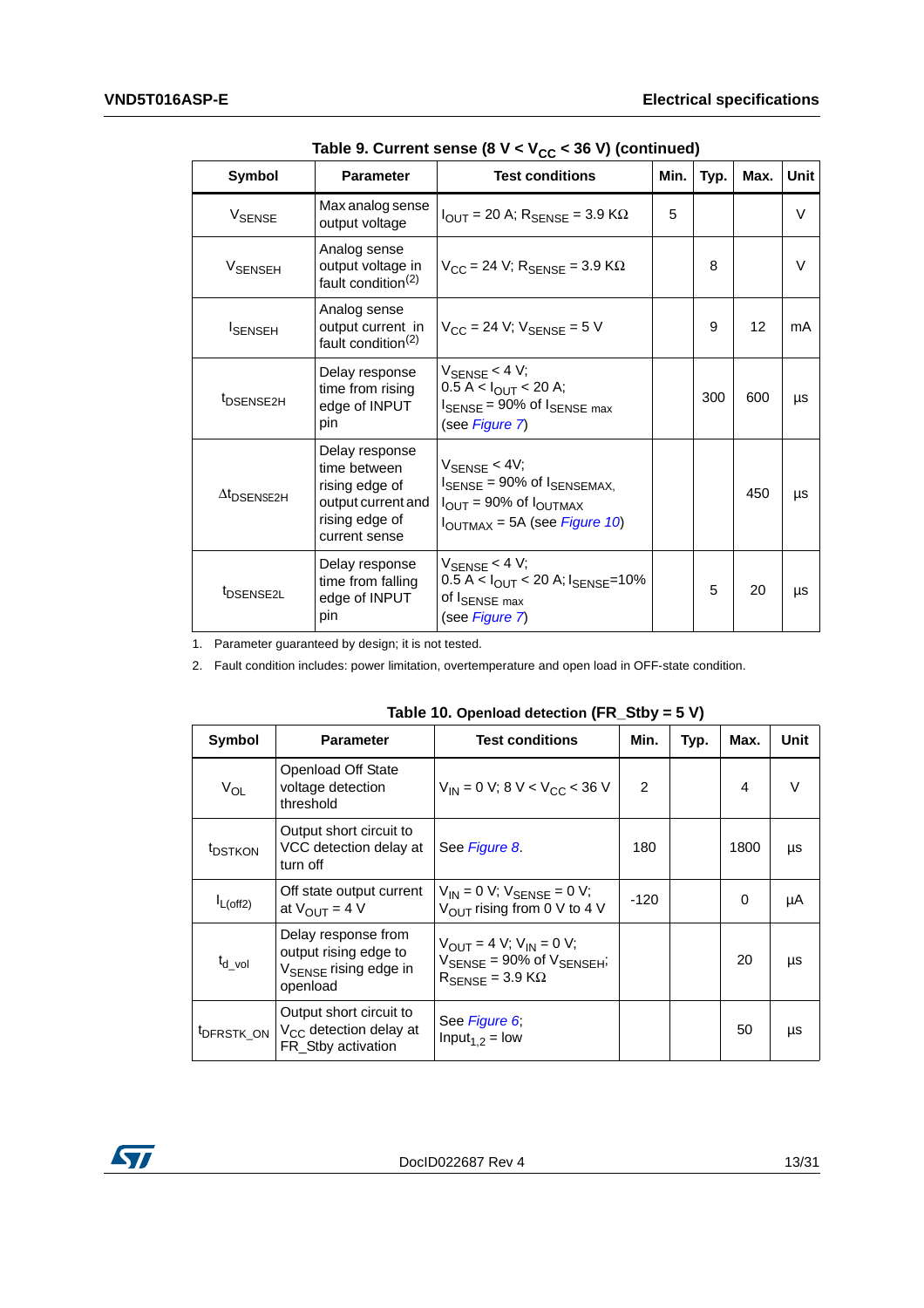<span id="page-13-0"></span>

Figure 6. Output stuck to V<sub>CC</sub> detection delay time at FR\_Stby activation

<span id="page-13-1"></span>

**Figure 8. Open-load off-state delay timing**

<span id="page-13-2"></span>

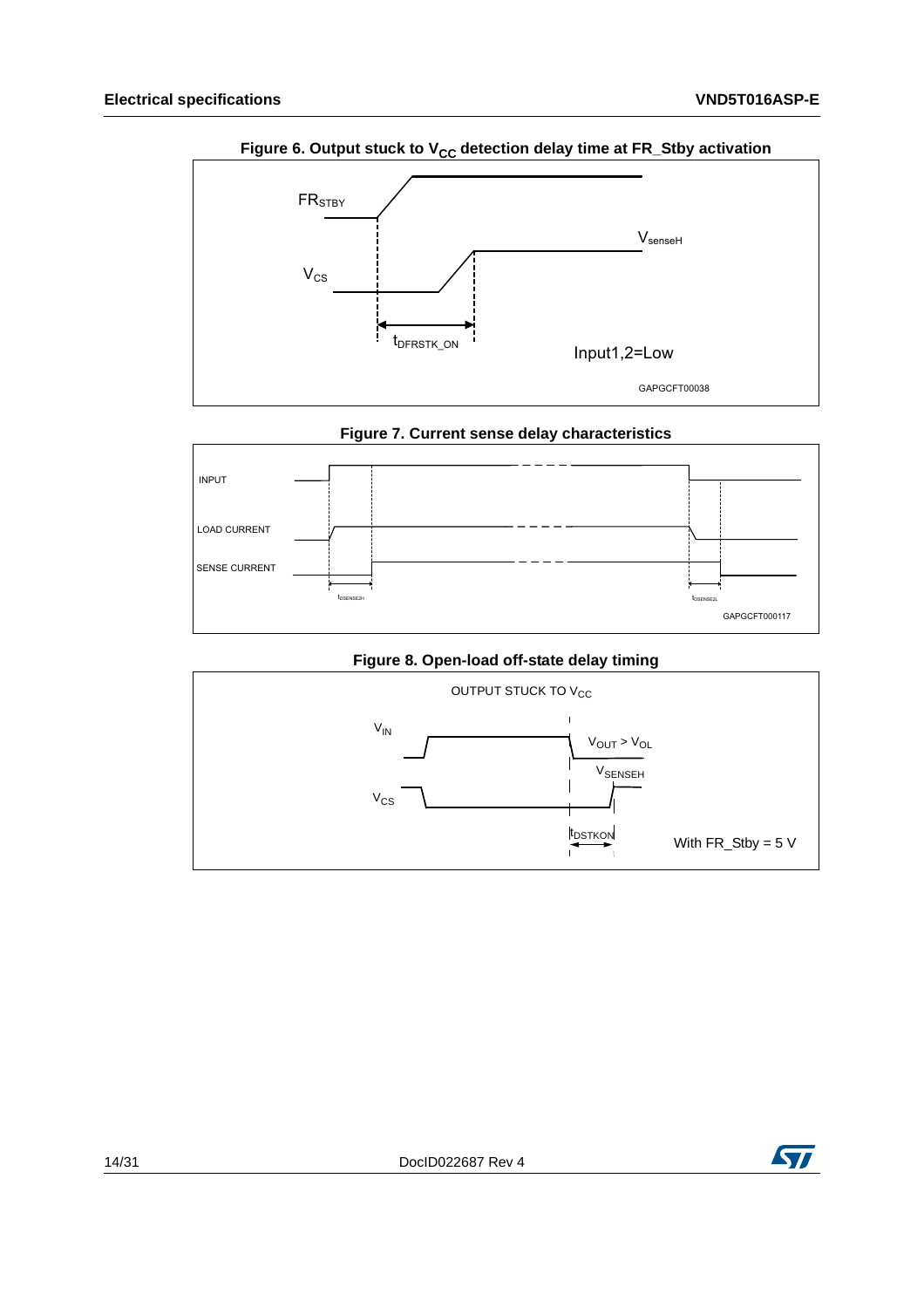<span id="page-14-0"></span>

**Figure 9. Switching characteristics**

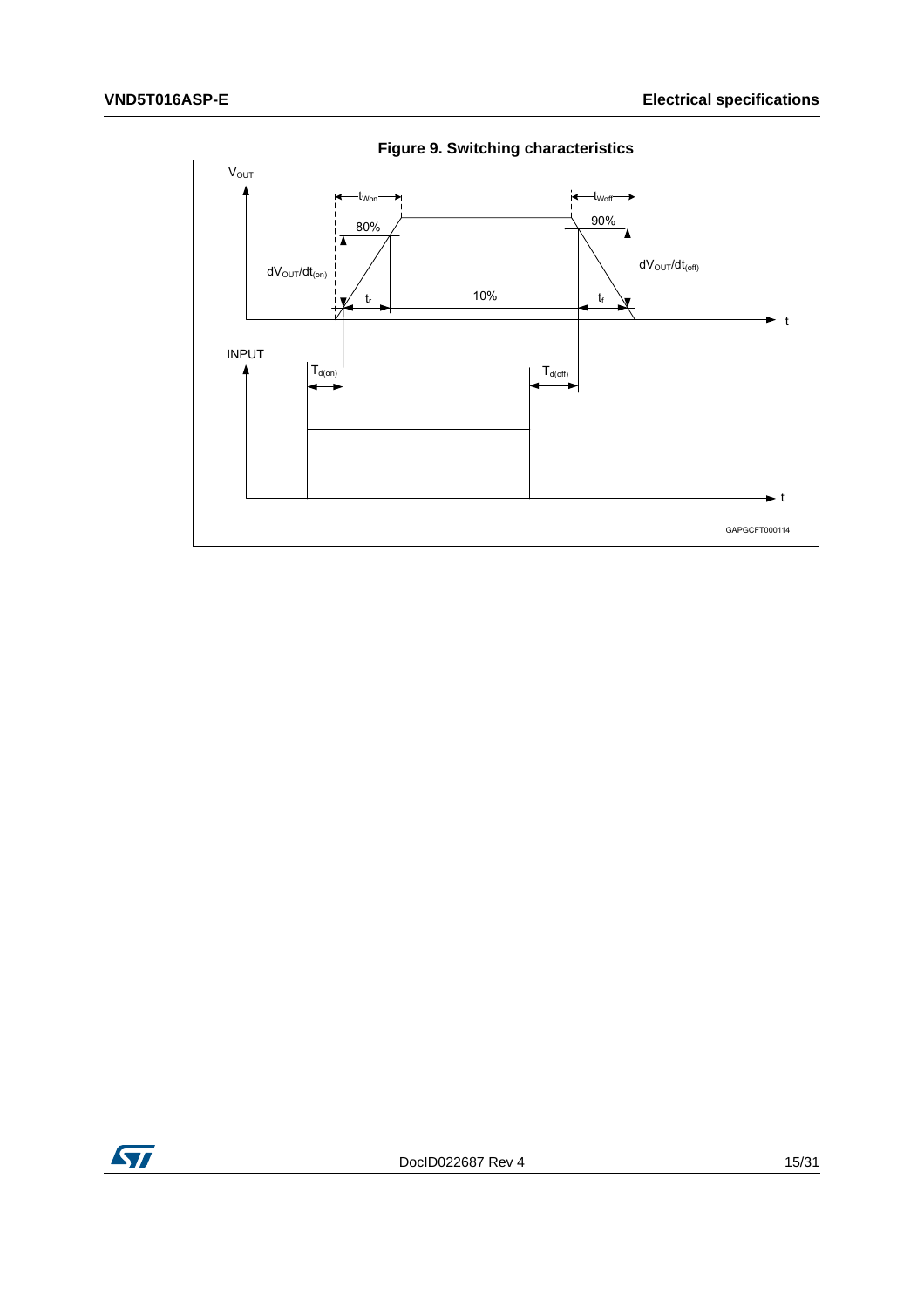

<span id="page-15-0"></span>**Figure 10. Delay response time between rising edge of output current and rising edge of current sense**



<span id="page-15-1"></span>

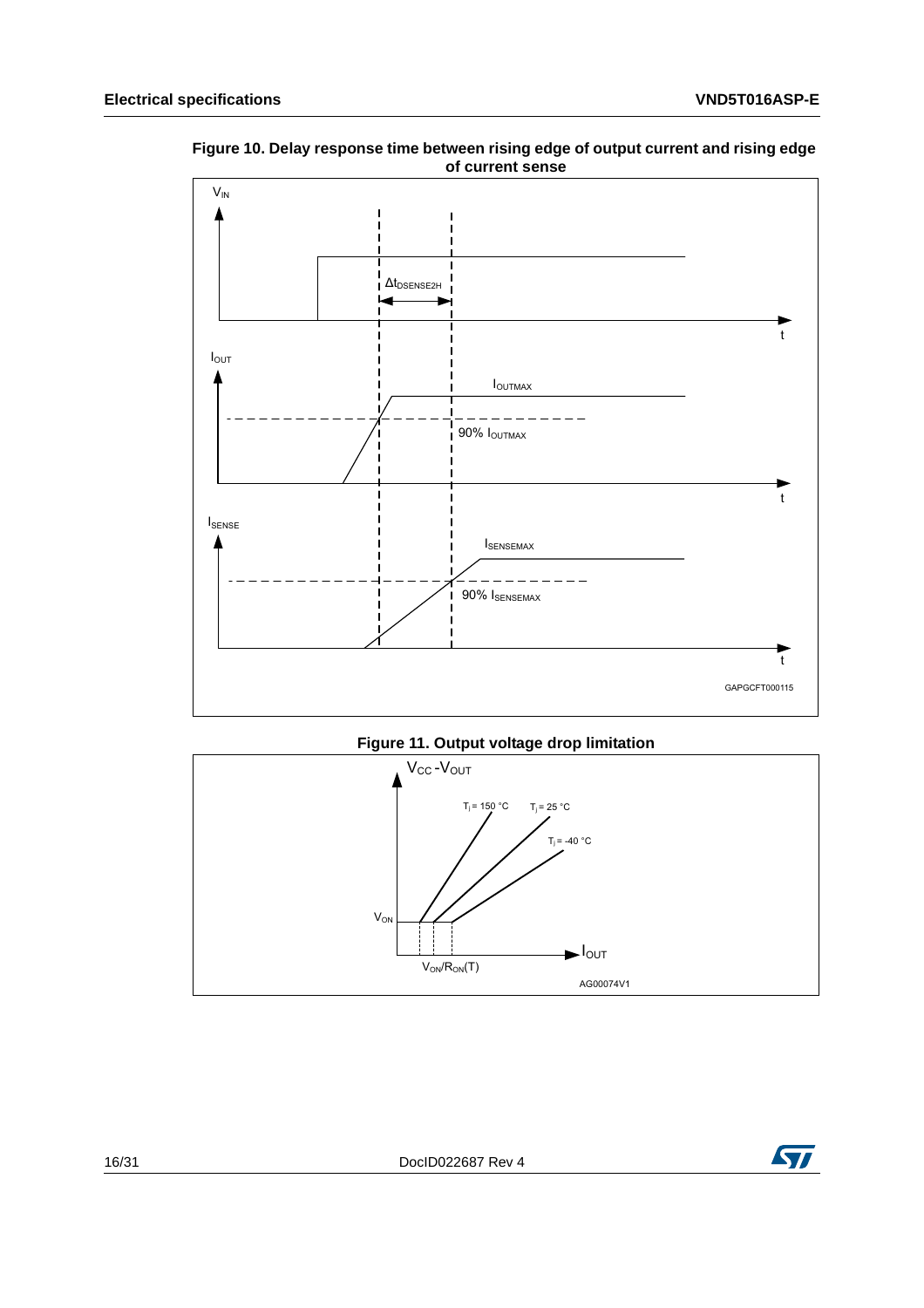<span id="page-16-1"></span>

|  |  |  |  |  | Figure 12. Device behavior in overload condition |
|--|--|--|--|--|--------------------------------------------------|
|--|--|--|--|--|--------------------------------------------------|

<span id="page-16-0"></span>**Table 11. Truth table Conditions Fault reset standby Input Output Sense** Standby L L X 0 Normal operation X X L H L H 0 Nominal Overload <sup>X</sup> X L H L H  $\Omega$ > Nominal Overtemperature / short to ground X L H L H H L Cycling Latched  $\Omega$ **V**SENSEH **V<sub>SENSEH</sub>** Undervoltage  $X \times X$  L D Short to V<sub>BAT</sub> L H X L L H H H H 0 **V**SENSEH < Nominal Open load Off-state (with pull-up) L H X L L H H H H  $\overline{0}$ **V<sub>SENSEH</sub>** 0 Negative output Negative output  $X = \begin{vmatrix} 1 & 0 & 0 \\ 0 & 1 & 0 \\ 0 & 0 & 0 \end{vmatrix}$   $Y = \begin{vmatrix} 1 & 0 & 0 \\ 0 & 1 & 0 \\ 0 & 0 & 0 \end{vmatrix}$ 

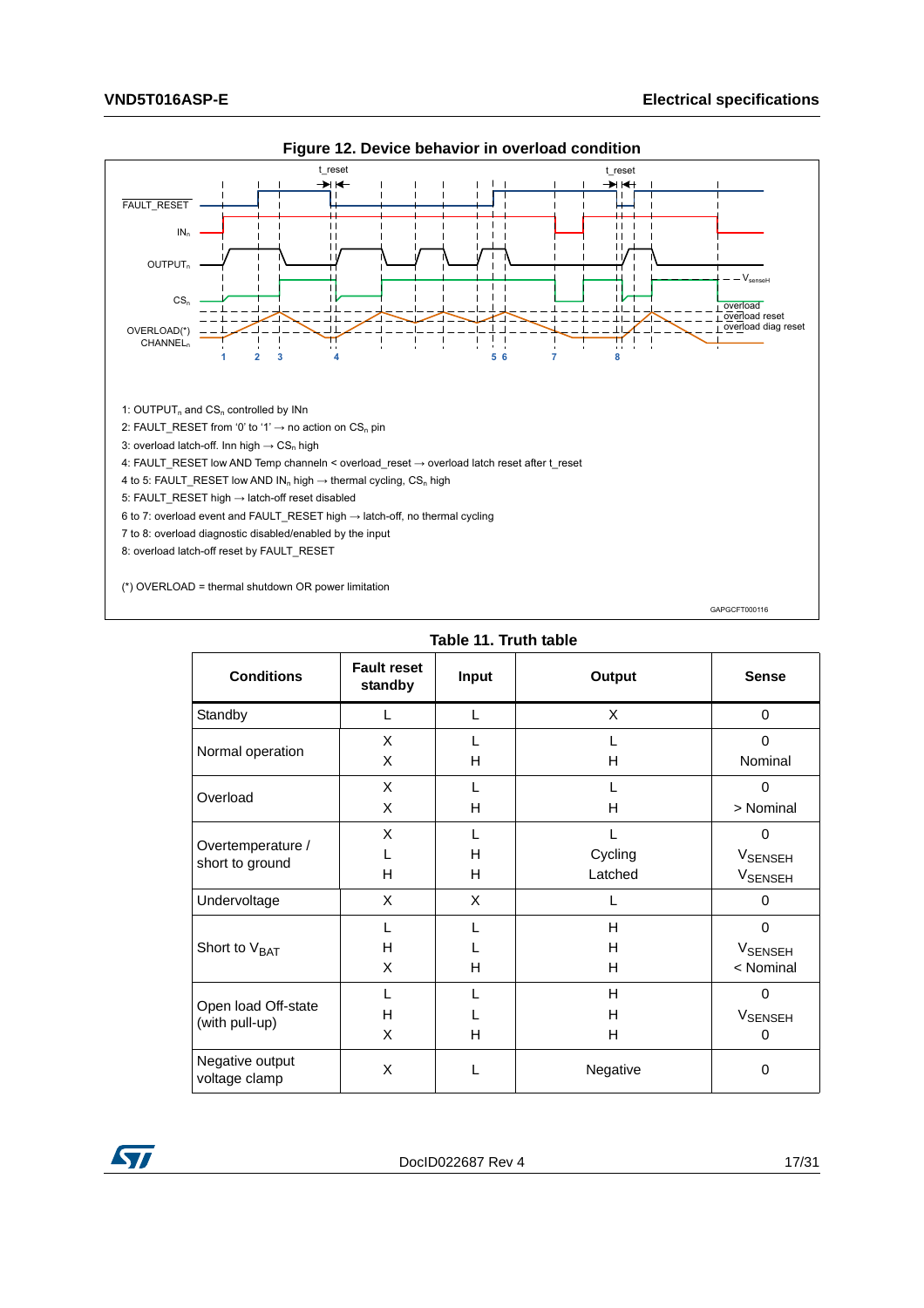<span id="page-17-0"></span>

| $\frac{1}{2}$ = $\frac{1}{2}$ = $\frac{1}{2}$ = $\frac{1}{2}$ = $\frac{1}{2}$ = $\frac{1}{2}$ = $\frac{1}{2}$ = $\frac{1}{2}$ = $\frac{1}{2}$ = $\frac{1}{2}$ = $\frac{1}{2}$ = $\frac{1}{2}$ = $\frac{1}{2}$ = $\frac{1}{2}$ |                 |         |                         |                 |                          |                       |  |           |
|-------------------------------------------------------------------------------------------------------------------------------------------------------------------------------------------------------------------------------|-----------------|---------|-------------------------|-----------------|--------------------------|-----------------------|--|-----------|
| ISO 7637-2:<br>2004(E)                                                                                                                                                                                                        | Test levels (1) |         | Number of               |                 | <b>Burst cycle/pulse</b> | <b>Delays and</b>     |  |           |
| <b>Test pulse</b>                                                                                                                                                                                                             | Ш               | IV      | pulses or<br>test times | repetition time |                          |                       |  | impedance |
| 1                                                                                                                                                                                                                             | $-450V$         | $-600V$ | 5000<br>pulses          | 0.5s            | 5 <sub>s</sub>           | 1 ms, 50 $\Omega$     |  |           |
| 2a                                                                                                                                                                                                                            | $+37V$          | $+50V$  | 5000<br>pulses          | 0.2s            | 5s                       | 50 µs, $2 \Omega$     |  |           |
| За                                                                                                                                                                                                                            | $-150V$         | $-200V$ | 1h                      | 90 ms           | $100$ ms                 | 0.1 µs, 50 $\Omega$   |  |           |
| 3b                                                                                                                                                                                                                            | $+150V$         | $+200V$ | 1h                      | 90 ms           | $100 \text{ ms}$         | 0.1 µs, 50 $\Omega$   |  |           |
| 4                                                                                                                                                                                                                             | $-12V$          | $-16V$  | 1 pulse                 |                 |                          | 100 ms, 0.01 $\Omega$ |  |           |
| $5b^{(2)}$                                                                                                                                                                                                                    | $+123V$         | $+174V$ | 1 pulse                 |                 |                          | 350 ms, 1 $\Omega$    |  |           |

**Table 12. Electrical transient requirements (part 1)**

1. The above test levels must be considered referred to  $V_{CC} = 24.5$  V except for pulse 5b

2. Valid in case of external load dump clamp: 58 V maximum referred to ground.

|  |  |  | Table 13. Electrical transient requirements (part 2) |  |
|--|--|--|------------------------------------------------------|--|
|--|--|--|------------------------------------------------------|--|

<span id="page-17-1"></span>

| ISO 7637-2:<br>2004(E)<br><b>Test pulse</b> | <b>Test level results</b> |           |
|---------------------------------------------|---------------------------|-----------|
|                                             | Ш                         | IV        |
|                                             | C                         | $C^{(1)}$ |
| 2a                                          | C                         | C         |
| 3a                                          | C                         | C         |
| $3b^{(2)}$                                  | E                         | E         |
| $3b^{(3)}$                                  | C                         | C         |
| $\overline{4}$                              | $\cap$                    | C.        |
| $5b^{(4)}$                                  | C                         | C         |

1. With  $R_{load} < 24\Omega$ .

2. Without capacitor betweeen  $V_{CC}$  and GND.

3. With 10 nF betweeen  $V_{CC}$  and GND.

4. External load dump clamp, 58 V maximum, referred to ground.

<span id="page-17-2"></span>

| <b>Class</b> | <b>Contents</b>                                                                                                                                                             |
|--------------|-----------------------------------------------------------------------------------------------------------------------------------------------------------------------------|
|              | All functions of the device are performed as designed after exposure to disturbance.                                                                                        |
| F.           | One or more functions of the device are not performed as designed after exposure to<br>disturbance and cannot be returned to proper operation without replacing the device. |

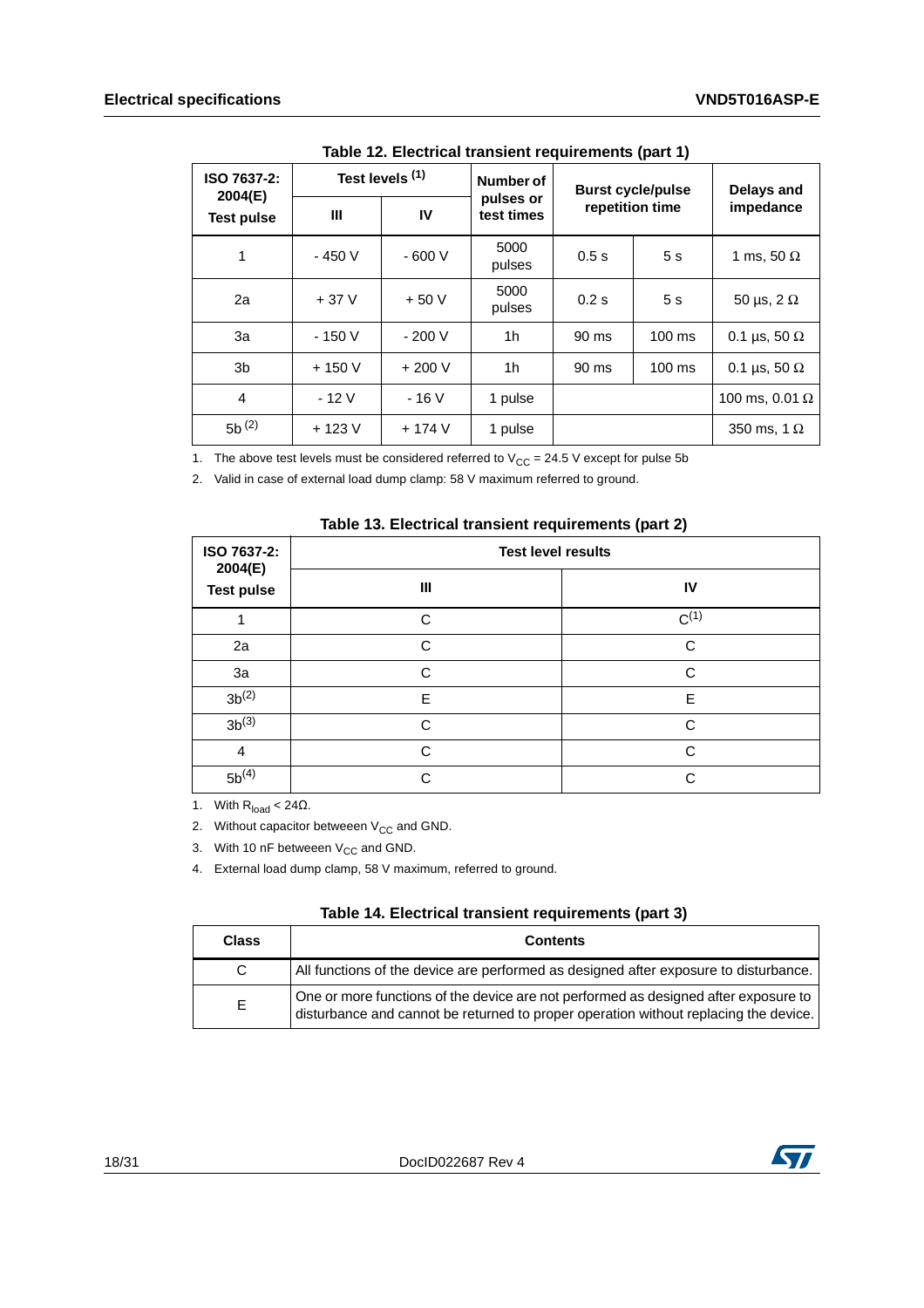#### <span id="page-18-0"></span>**2.4 Electrical characteristics curves**

<span id="page-18-2"></span><span id="page-18-1"></span>

<span id="page-18-4"></span>

<span id="page-18-3"></span>

<span id="page-18-6"></span>

<span id="page-18-5"></span>



DocID022687 Rev 4 19/[31](#page-30-0)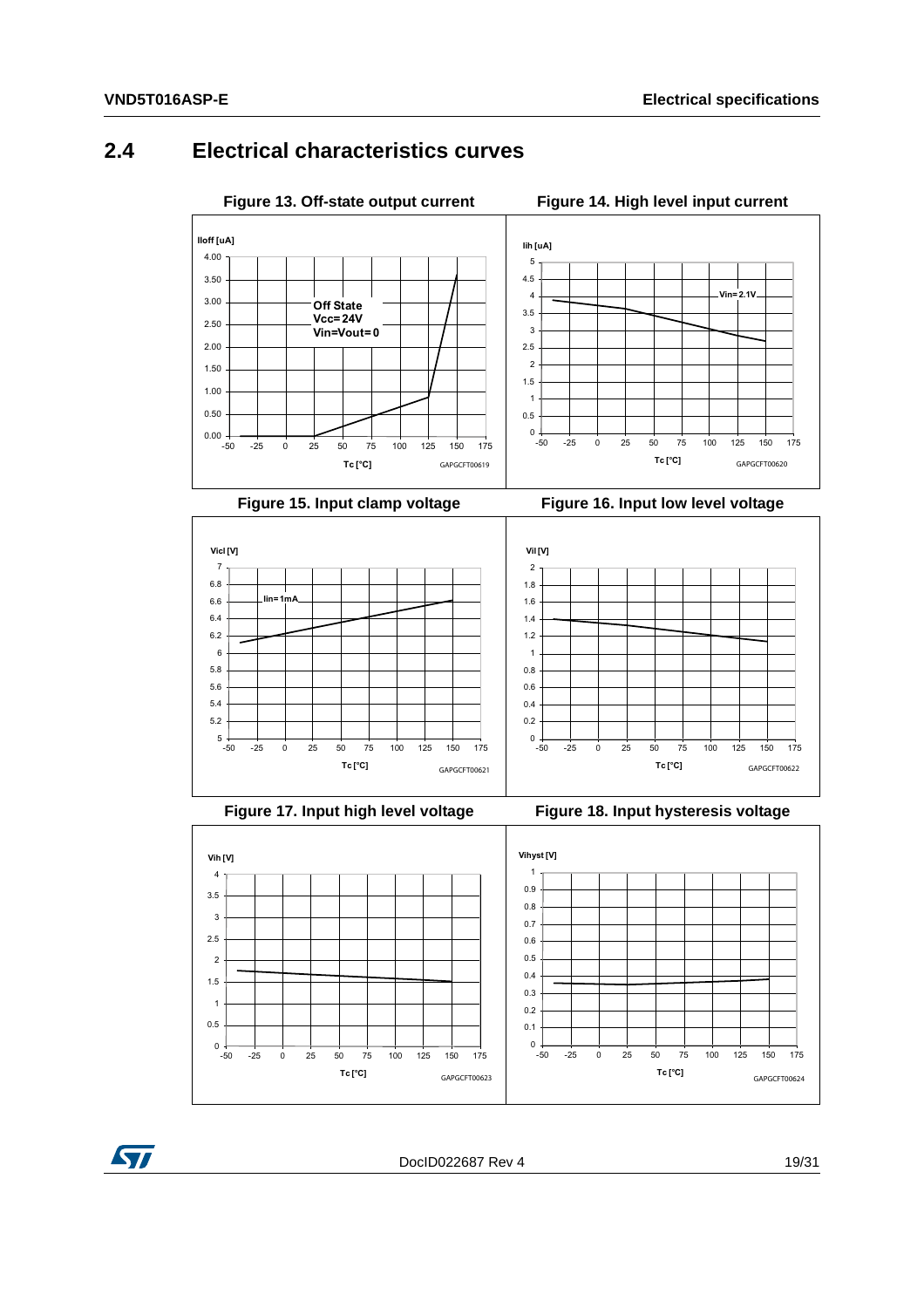<span id="page-19-1"></span><span id="page-19-0"></span>



<span id="page-19-3"></span>

<span id="page-19-2"></span>



<span id="page-19-4"></span>

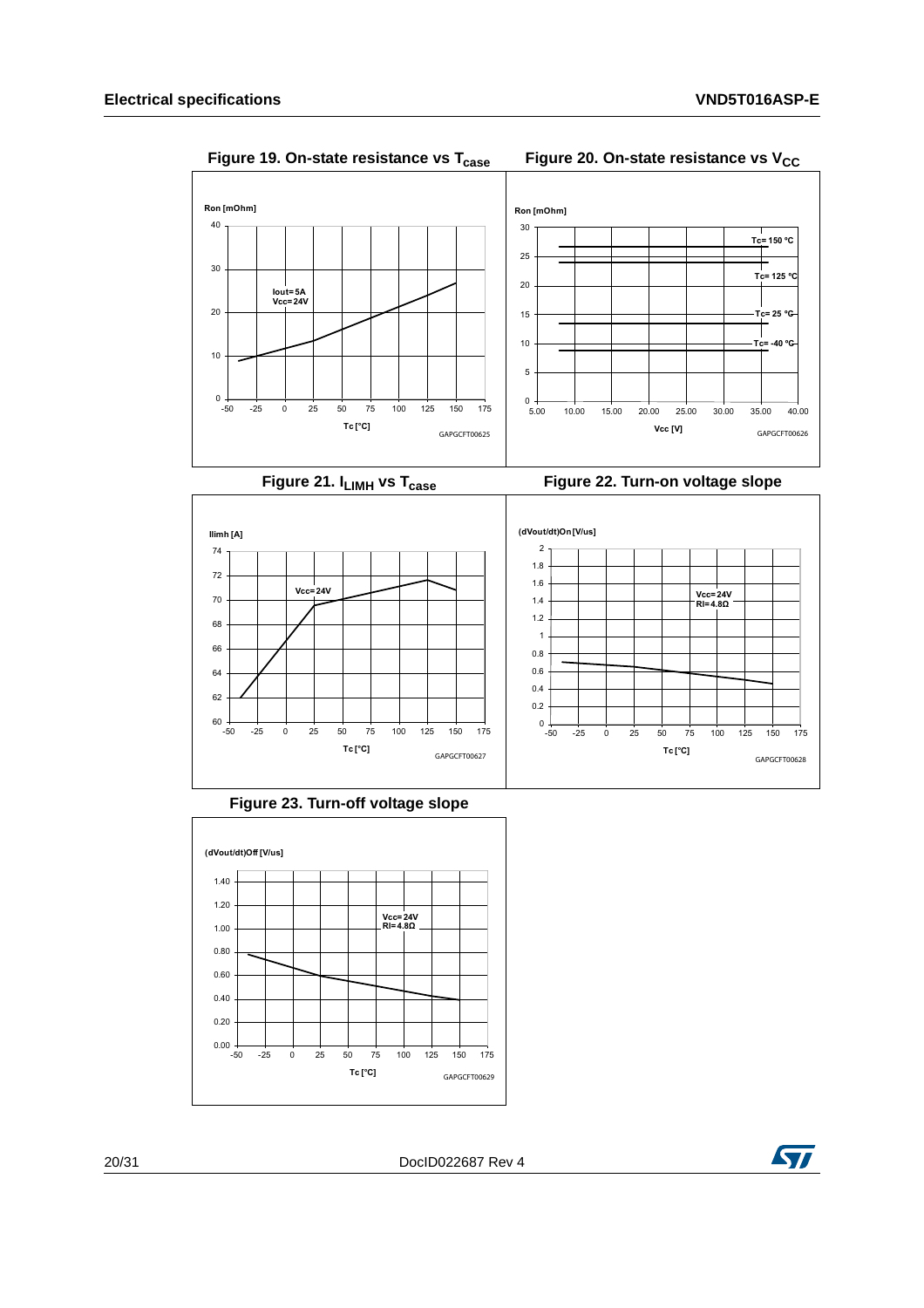# <span id="page-20-0"></span>**2.5** Maximum demagnetization energy ( $V_{CC}$  = 24 V)

<span id="page-20-1"></span>

*Note:* Values are generated with R<sub>L</sub> = 0 Ω. In case of repetitive pulses, T<sub>jstart</sub> (at the beginning of *each demagnetization) of every pulse must not exceed the temperature specified above for curves A and B.*

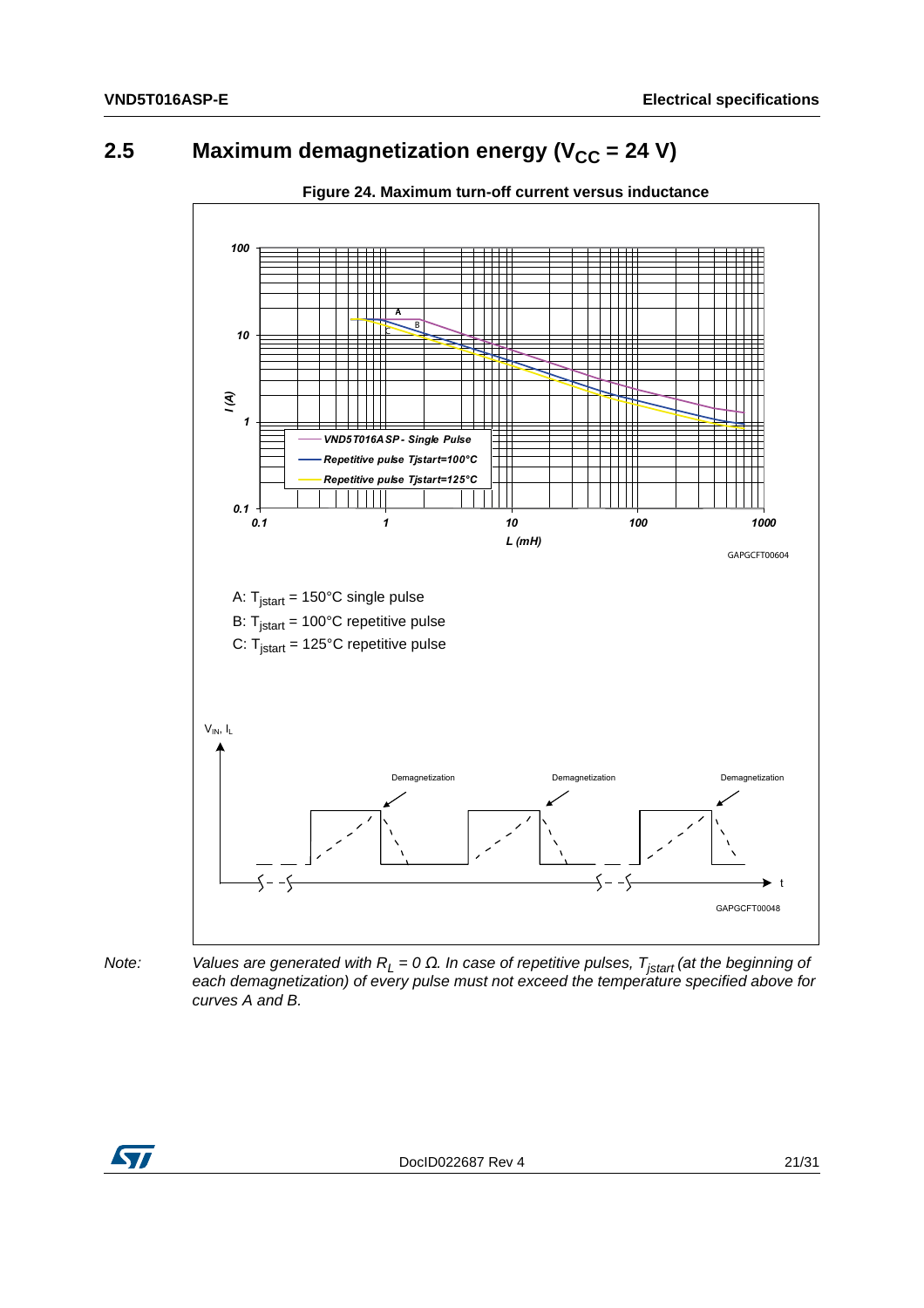# <span id="page-21-0"></span>**3 Package and PCB thermal data**

#### <span id="page-21-1"></span>**3.1 PowerSO-16 thermal data**

<span id="page-21-2"></span>

1. Layout condition of R<sub>th</sub> and Z<sub>th</sub> measurements (board finish thickness 1.6 mm +/- 10%; board double layer;<br>board dimension 77 mm x 86 mm; board material FR4; Cu thickness 70 µm (front and back side); thermal vias separation 1.2 mm; thermal via diameter 0.3 mm +/- 0.08 mm; *Cu thickness on vias 0.025 mm*).

<span id="page-21-3"></span>



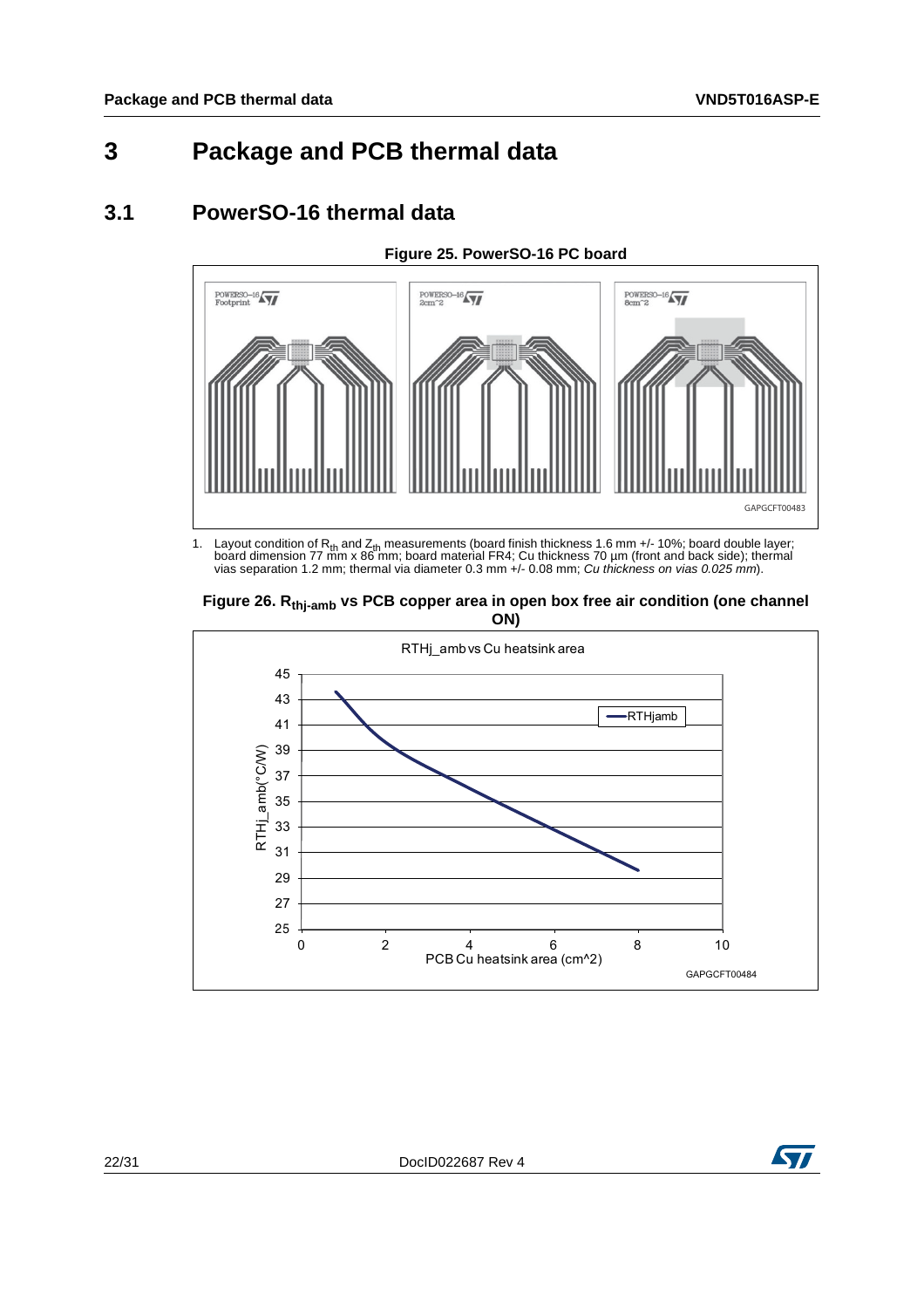

<span id="page-22-0"></span>**Figure 27. PowerSO-16 thermal impedance junction ambient single pulse (one channel ON)** 

**Figure 28. Thermal fitting model of a double channel HSD in PowerSO-16**

<span id="page-22-1"></span>

1. The fitting model is a semplified thermal tool and is valid for transient evolutions where the embedded protections (power limitation or thermal cycling during thermal shutdown) are not triggered.

#### **Equation 1: pulse calculation formula**

$$
Z_{TH\delta} = R_{TH} \cdot \delta + Z_{THtp}(1 - \delta)
$$

where  $\delta = t_P/T$ 

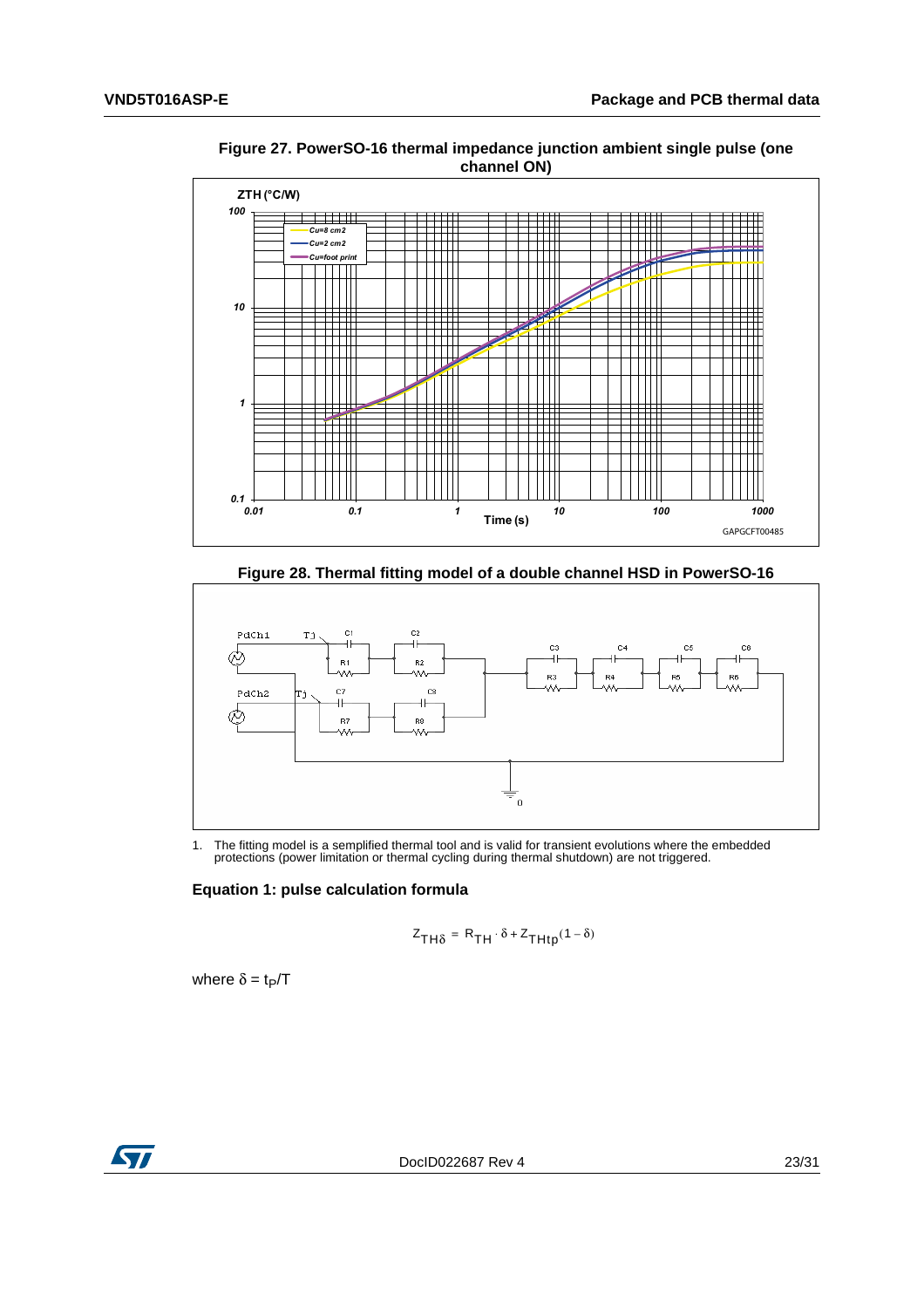<span id="page-23-0"></span>

| Area/island (cm <sup>2</sup> ) | . <b>.</b><br>Footprint | $\mathbf{2}$   | 8              |
|--------------------------------|-------------------------|----------------|----------------|
| $R1 = R7$ (°C/W)               | 0.1                     |                |                |
| $R2 = R8$ (°C/W)               | 0.5                     |                |                |
| R3 (°C/W)                      | $\overline{2}$          |                |                |
| R4 (°C/W)                      | $\overline{7}$          |                |                |
| R5 (°C/W)                      | 12                      | 12             | 8              |
| R6 (°C/W)                      | 22                      | 18             | 12             |
| $C1 = C7$ (W.s/°C)             | 0.01                    |                |                |
| $C2 = C8$ (W.s/ $^{\circ}C$ )  | 0.05                    |                |                |
| $C3$ (W.s/ $°C$ )              | 0.5                     |                |                |
| $C4$ (W.s/ $°C$ )              | $\overline{2}$          |                |                |
| $C5$ (W.s/ $°C$ )              | 3                       | $\overline{4}$ | $\overline{7}$ |
| $C6$ (W.s/ $°C$ )              | 5                       | 6              | 12             |

**Table 15. Thermal parameters**

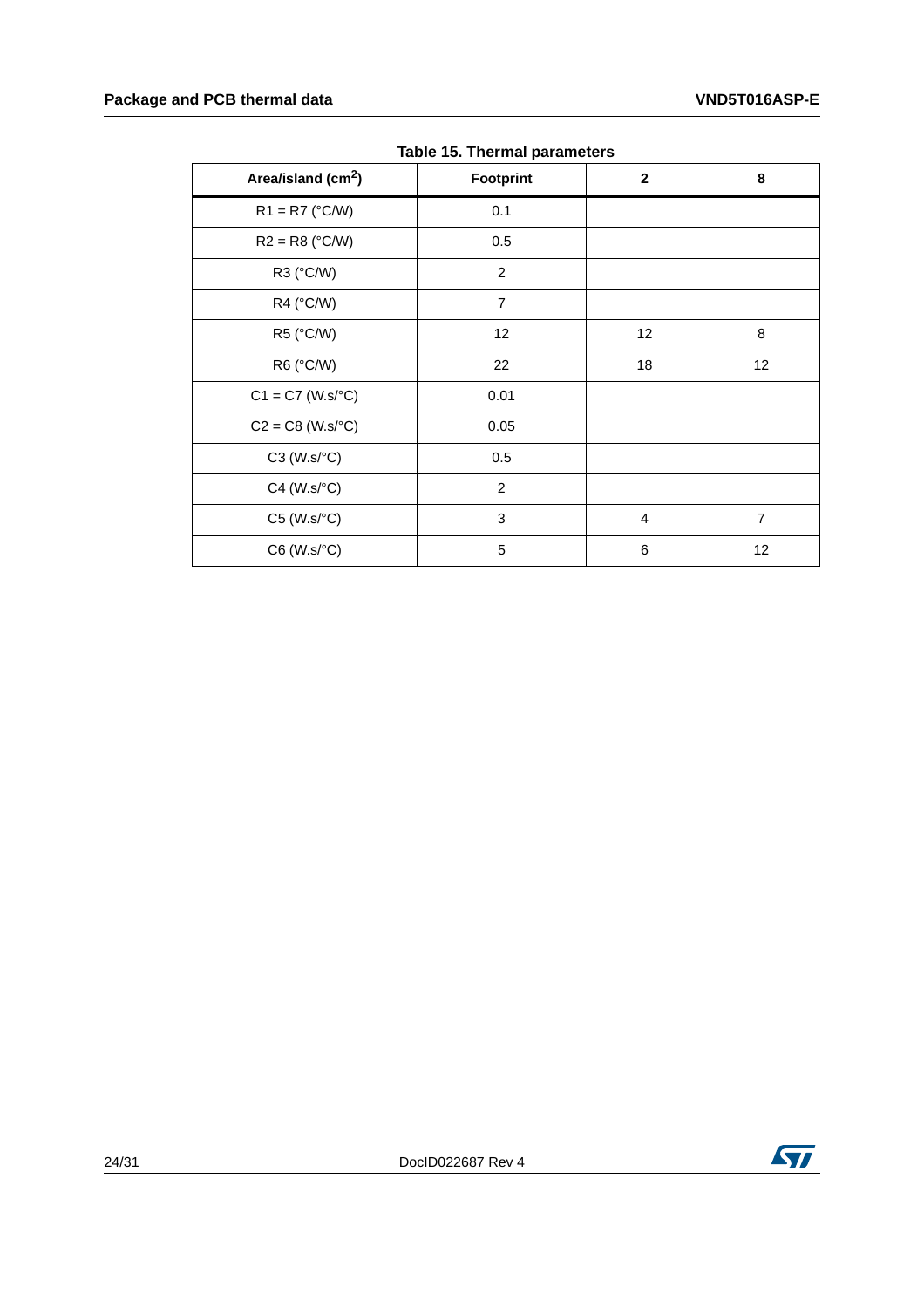# <span id="page-24-0"></span>**4 Package information**

### <span id="page-24-1"></span>**4.1 ECOPACK®**

In order to meet environmental requirements, ST offers these devices in different grades of ECOPACK<sup>®</sup> packages, depending on their level of environmental compliance. ECOPACK<sup>®</sup> specifications, grade definitions and product status are available at: **www.st.com**. ECOPACK® is an ST trademark.

## <span id="page-24-2"></span>**4.2 PowerSO-16 mechanical data**

<span id="page-24-3"></span>

**Figure 29. PowerSO-16 package dimensions**

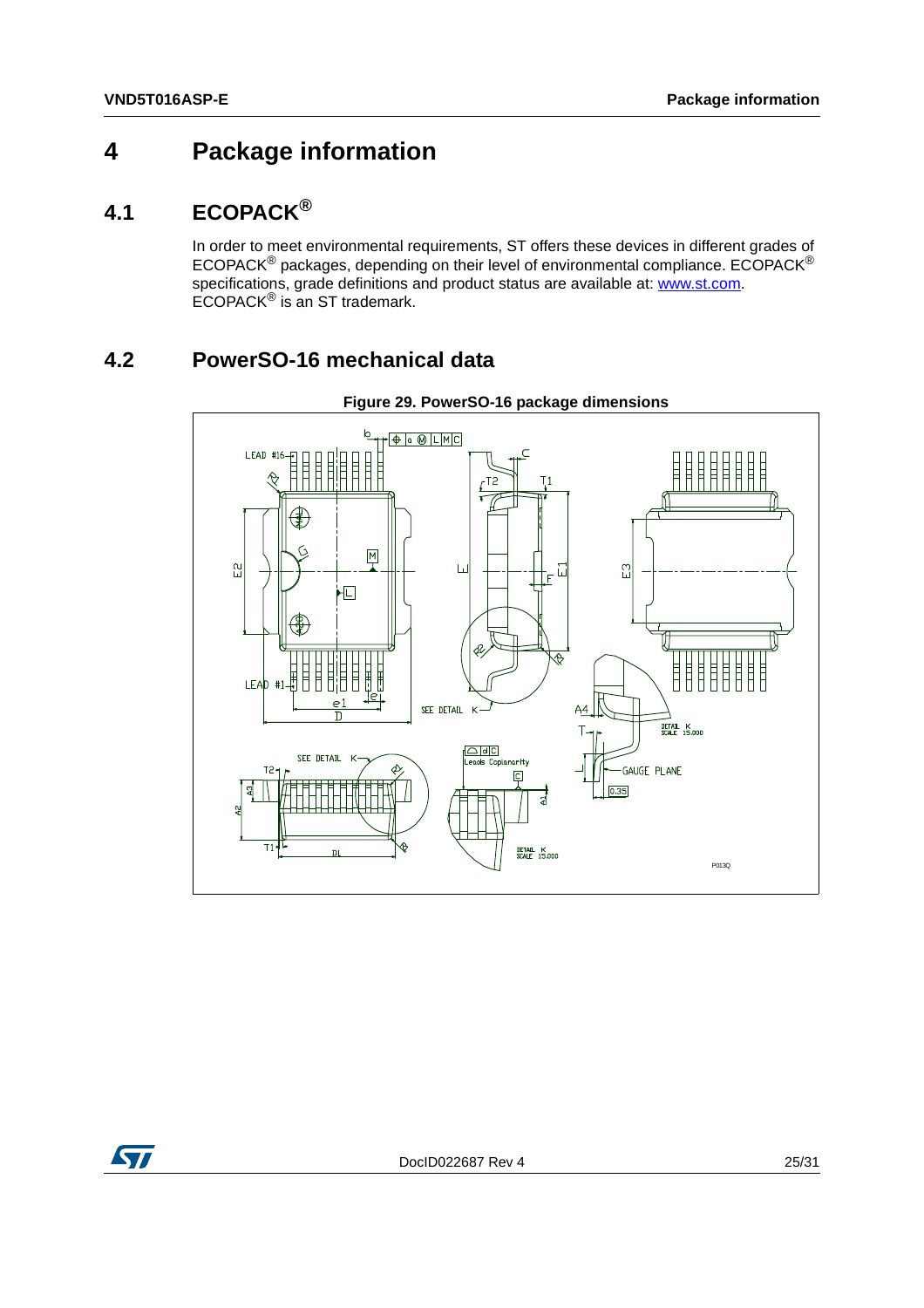<span id="page-25-0"></span>

| rable To. I Owerdo-To Illechanical data |                               |                     |             |
|-----------------------------------------|-------------------------------|---------------------|-------------|
| Dim.                                    | $\mathop{\text{mm}}\nolimits$ |                     |             |
|                                         | Min.                          | Typ.                | Max.        |
| A1                                      | $\mathsf{O}\xspace$           | 0.05                | 0.1         |
| A2                                      | 3.4                           | $3.5\,$             | $3.6\,$     |
| A3                                      | 1.2                           | 1.3                 | $1.4$       |
| A4                                      | 0.15                          | $0.2\,$             | 0.25        |
| $\mathsf a$                             |                               | $0.2\,$             |             |
| $\sf b$                                 | 0.27                          | 0.35                | 0.43        |
| $\mathbf c$                             | 0.23                          | 0.27                | 0.32        |
| $\mathsf D$                             | 9.4                           | $9.5\,$             | 9.6         |
| D <sub>1</sub>                          | $7.4$                         | $7.5\,$             | $7.6\,$     |
| ${\sf d}$                               | $\mathsf 0$                   | 0.05                | 0.1         |
| E(1)                                    | 13.85                         | 14.1                | 14.35       |
| E1                                      | 9.3                           | 9.4                 | $9.5\,$     |
| $E2$                                    | $7.3$                         | 7.4                 | $7.5\,$     |
| E <sub>3</sub>                          | 5.9                           | 6.1                 | 6.3         |
| $\mathsf{e}% _{t}\left( t\right)$       |                               | $0.8\,$             |             |
| e <sub>1</sub>                          |                               | $5.6\,$             |             |
| $\mathsf F$                             |                               | 0.5                 |             |
| G                                       |                               | 1.2                 |             |
| L                                       | $0.8\,$                       | $\mathbf{1}$        | $1.1$       |
| R1                                      |                               |                     | 0.25        |
| R2                                      |                               | $0.8\,$             |             |
| $\top$                                  | $2^{\circ}$                   | $5^{\circ}$         | $8^{\circ}$ |
| T1                                      |                               | $6^\circ$ (typ.)    |             |
| T2                                      |                               | $10^{\circ}$ (typ.) |             |
| Package weight                          |                               | (typ.)              |             |

**Table 16. PowerSO-16 mechanical data**

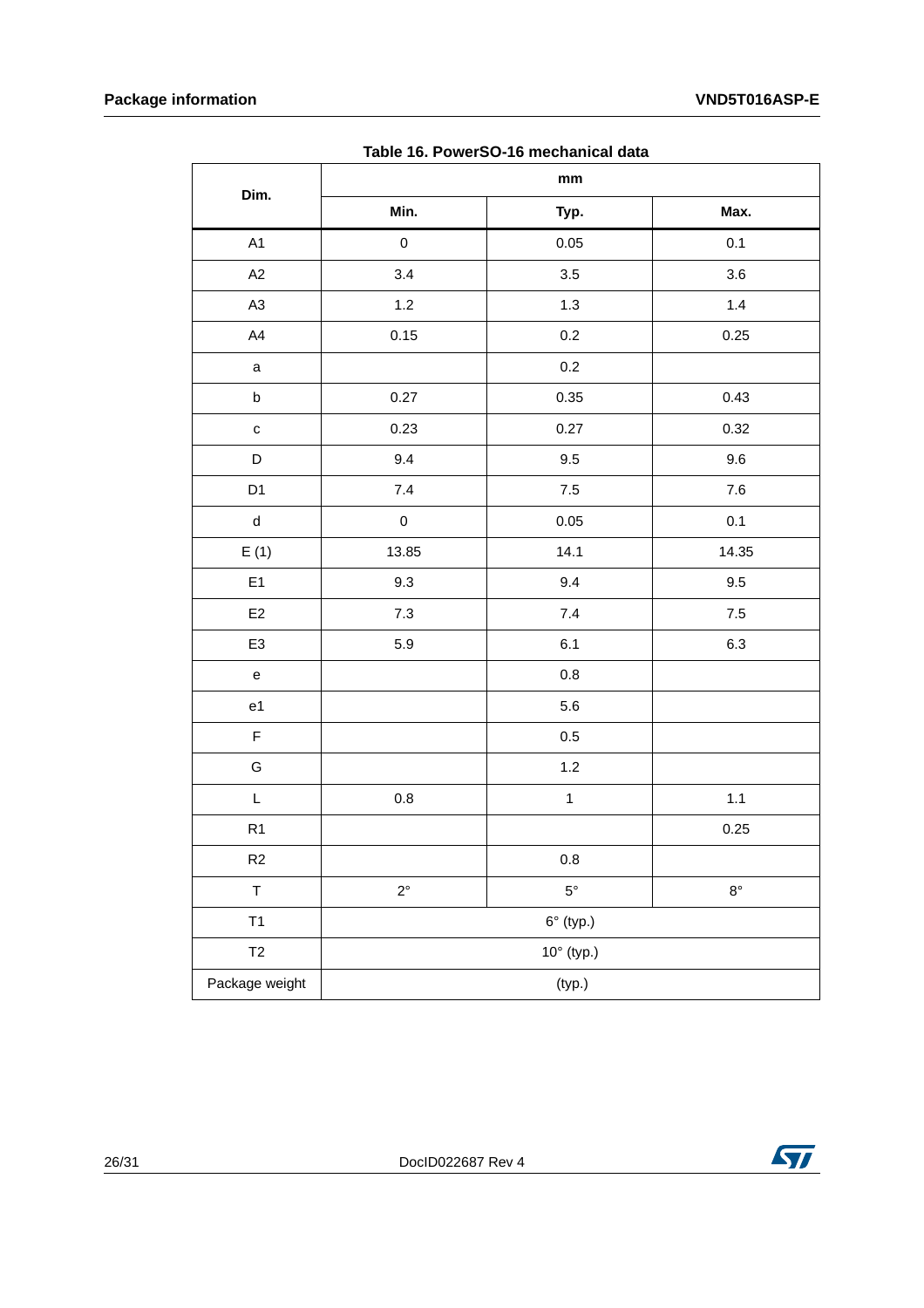#### <span id="page-26-0"></span>**4.3 Packing information**

<span id="page-26-1"></span>

<span id="page-26-2"></span>

#### **Figure 31. PowerSO-16 tape and reel shipment (suffix "TR")**

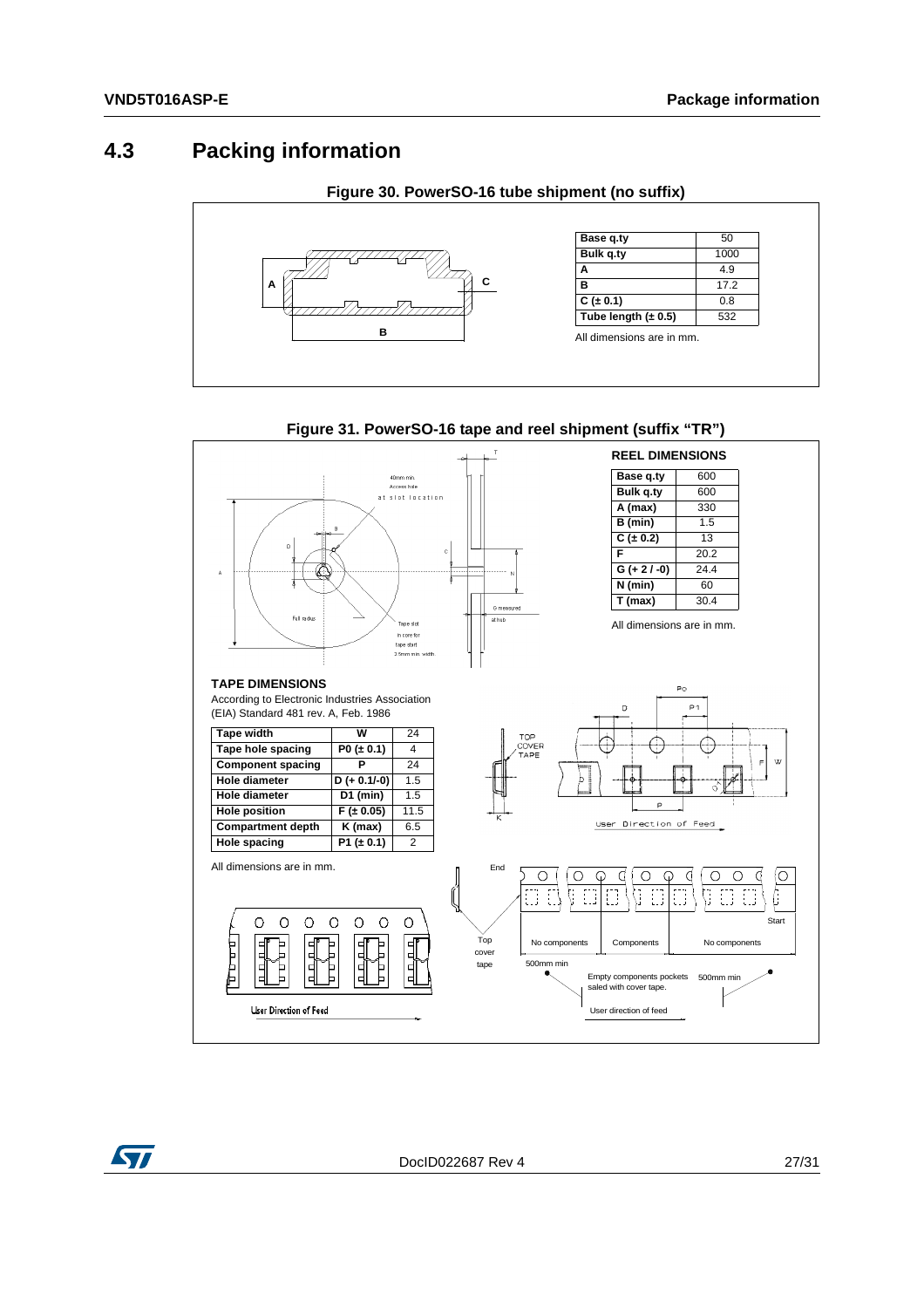<span id="page-27-0"></span>

#### **Figure 32. PowerSO-16 suggested pad layout**

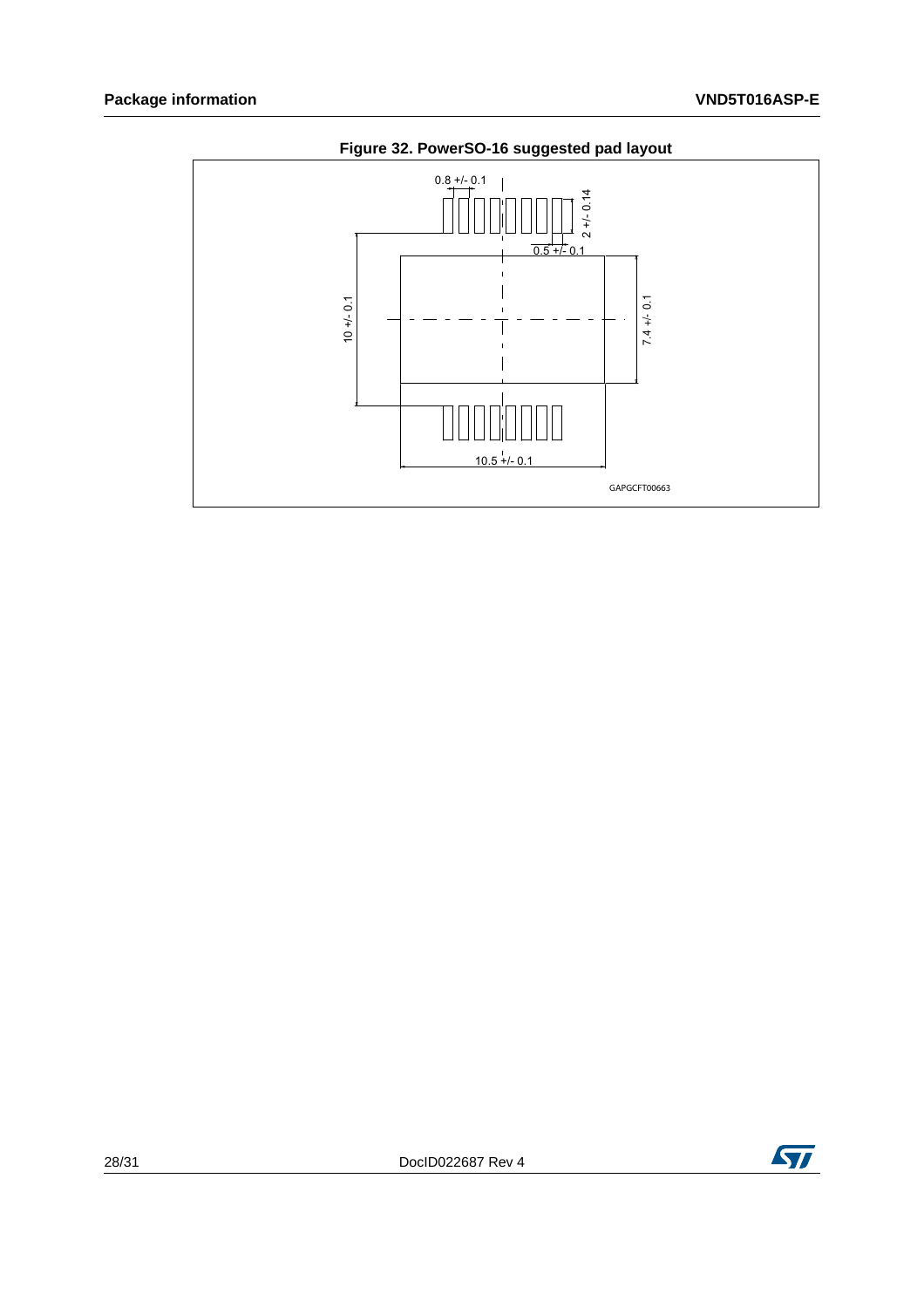# <span id="page-28-0"></span>**5 Order codes**

<span id="page-28-1"></span>

|            | Order codes   |                 |  |
|------------|---------------|-----------------|--|
| Package    | Tube          | Tape and reel   |  |
| PowerSO-16 | VND5T016ASP-E | VND5T016ASPTR-E |  |

**Table 17. Device summary**

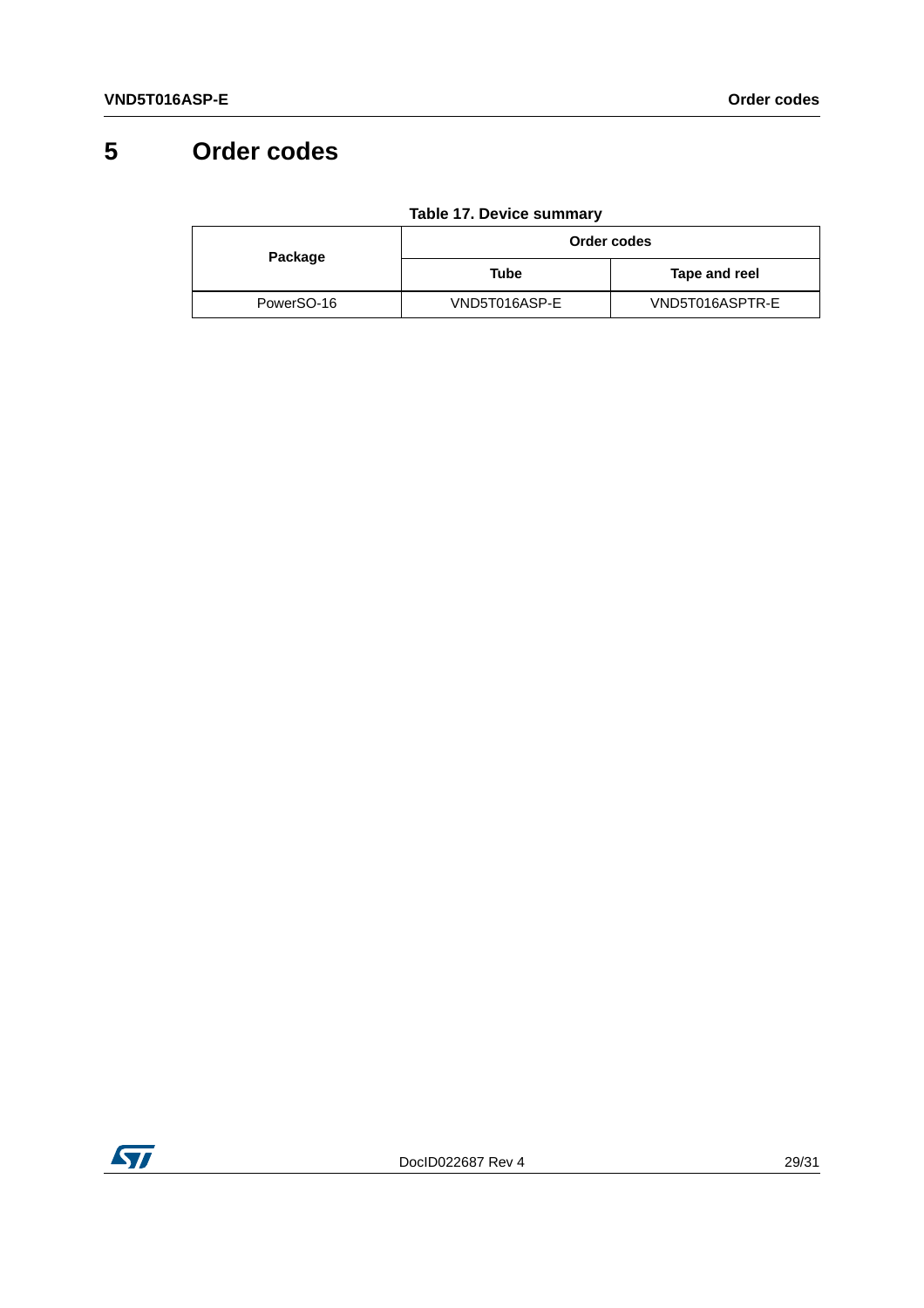# <span id="page-29-0"></span>**6 Revision history**

<span id="page-29-1"></span>

| <b>Date</b> | <b>Revision</b> | <b>Changes</b>                                                                                                                                                                                                                                                                                                                                                      |
|-------------|-----------------|---------------------------------------------------------------------------------------------------------------------------------------------------------------------------------------------------------------------------------------------------------------------------------------------------------------------------------------------------------------------|
| 15-Feb-2012 |                 | Initial release.                                                                                                                                                                                                                                                                                                                                                    |
| 13-Apr-2012 | 2               | Updated Table:<br>Table 9: Current sense $(8 V < VCC < 36 V)$ .<br>- renamed dK <sub>led</sub> /K <sub>led</sub> in dK <sub>led</sub> /K <sub>led(TOT)</sub> , dK/K <sub>bulb1</sub> in<br>$dK/K_{\text{bulb1(TOT)}}$ and $dK/K_{\text{bulb2}}$ in $dK/K_{\text{bulb2(TOT)}}$<br>- dK/K <sub>bulb1</sub> (TOT), dK/K <sub>bulb2</sub> (TOT): updated test condition |
| 18-Sep-2013 | 3               | Updated disclaimer.                                                                                                                                                                                                                                                                                                                                                 |
| 16-Feb-2016 | 4               | Table 4: Thermal data:<br>$-R_{thi-case}$ : updated value                                                                                                                                                                                                                                                                                                           |

#### **Table 18. Document revision history**